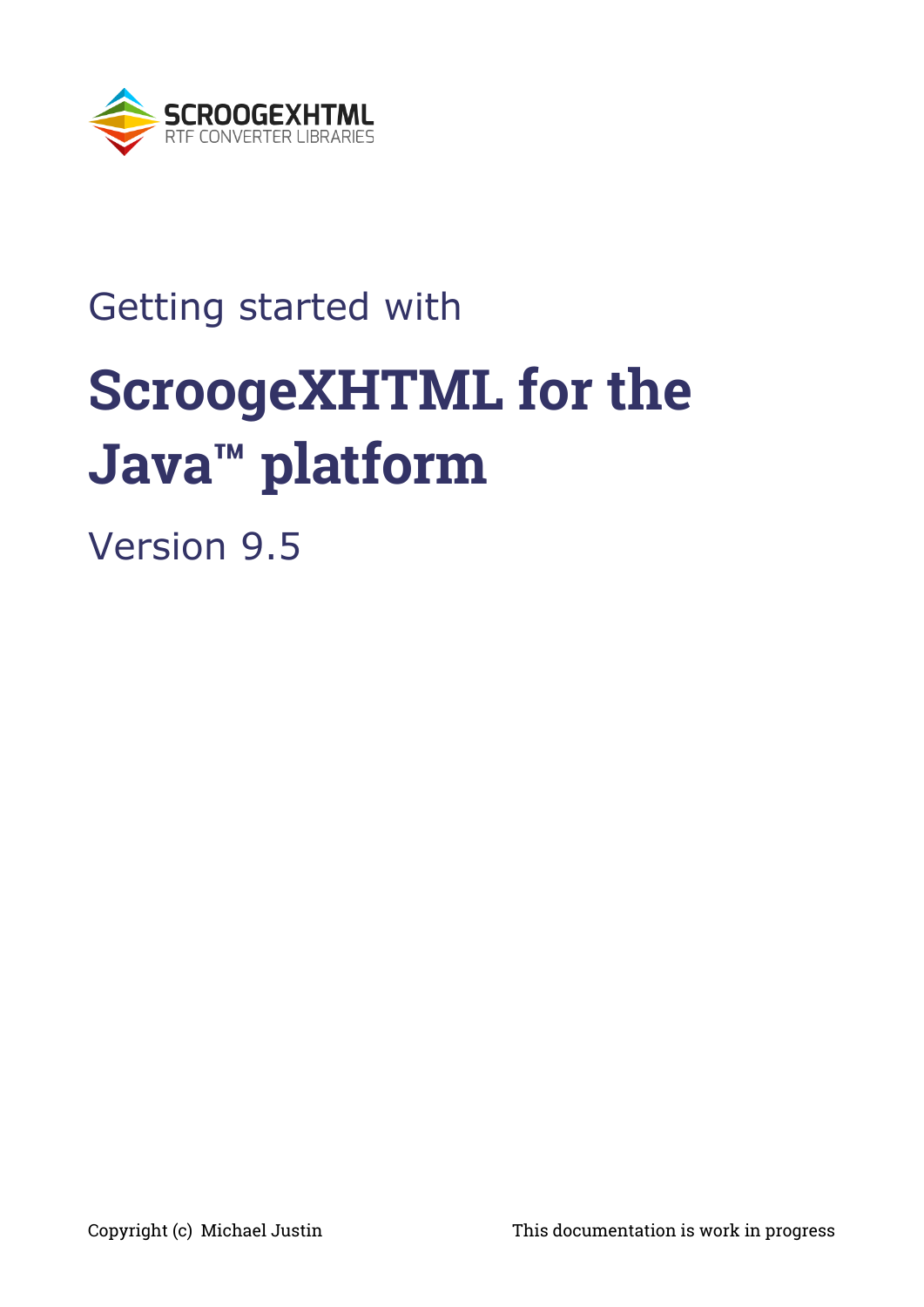### **LIMITED WARRANTY**

No warranty of any sort, expressed or implied, is provided in connection with the library, including, but not limited to, implied warranties of merchantability or fitness for a particular purpose. Any cost, loss or damage of any sort incurred owing to the malfunction or misuse of the library or the inaccuracy of the documentation or connected with the library in any other way whatsoever is solely the responsibility of the person who incurred the cost, loss or damage. Furthermore, any illegal use of the library is solely the responsibility of the person committing the illegal act.

By using this program you accept these responsibilities, and give up any right to seek any damages against the authors in connection with this program.

# **Specifications subject to change without notice.**

#### **Trademarks**

Habari is a trademark or registered trademark of Michael Justin in Germany and/or other countries. Android is a trademark of Google Inc. Use of this trademark is subject to Google Permissions. The Android robot is reproduced or modified from work created and shared by Google and used according to terms described in the Creative Commons 3.0 Attribution License. Embarcadero, the Embarcadero Technologies logos and all other Embarcadero Technologies product or service names are trademarks, service marks, and/or registered trademarks of Embarcadero Technologies, Inc. and are protected by the laws of the United States and other countries. Mac and OS X are trademarks of Apple Inc., registered in the U.S. and other countries. Oracle, WebLogic and Java are registered trademarks of Oracle and/or its affiliates. Other brands and their products are trademarks of their respective holders.

Copyright (c) Michael Justin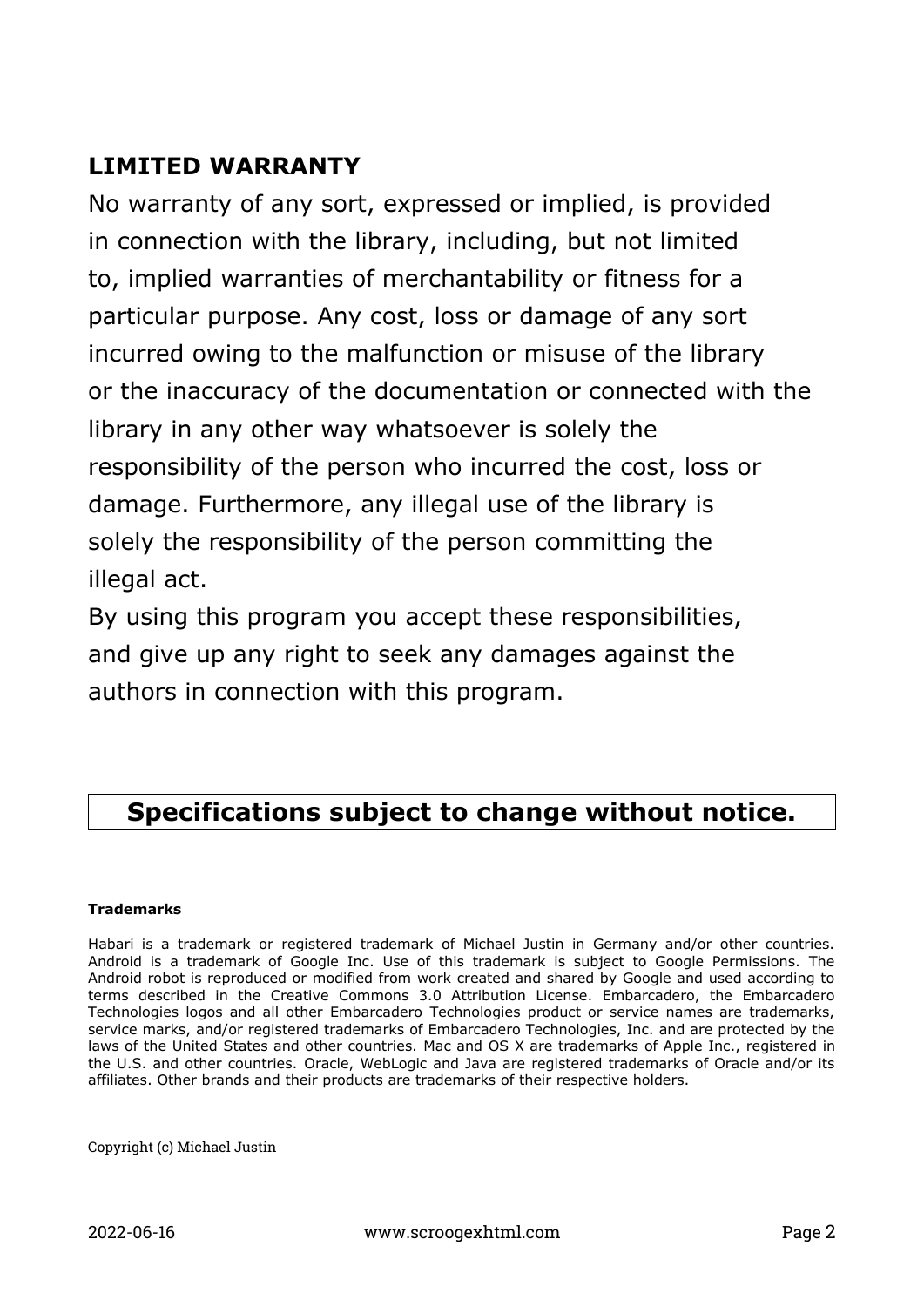ScroogeXHTML for the Java<sup>™</sup> platform 9.5

# **Contents**

| <b>Default Font Properties.</b> |                      | .14    |
|---------------------------------|----------------------|--------|
|                                 |                      |        |
|                                 |                      |        |
|                                 |                      |        |
|                                 |                      |        |
|                                 |                      |        |
|                                 |                      |        |
|                                 |                      |        |
|                                 |                      |        |
|                                 |                      |        |
|                                 |                      |        |
| 2022-06-16                      | www.scroogexhtml.com | Page 3 |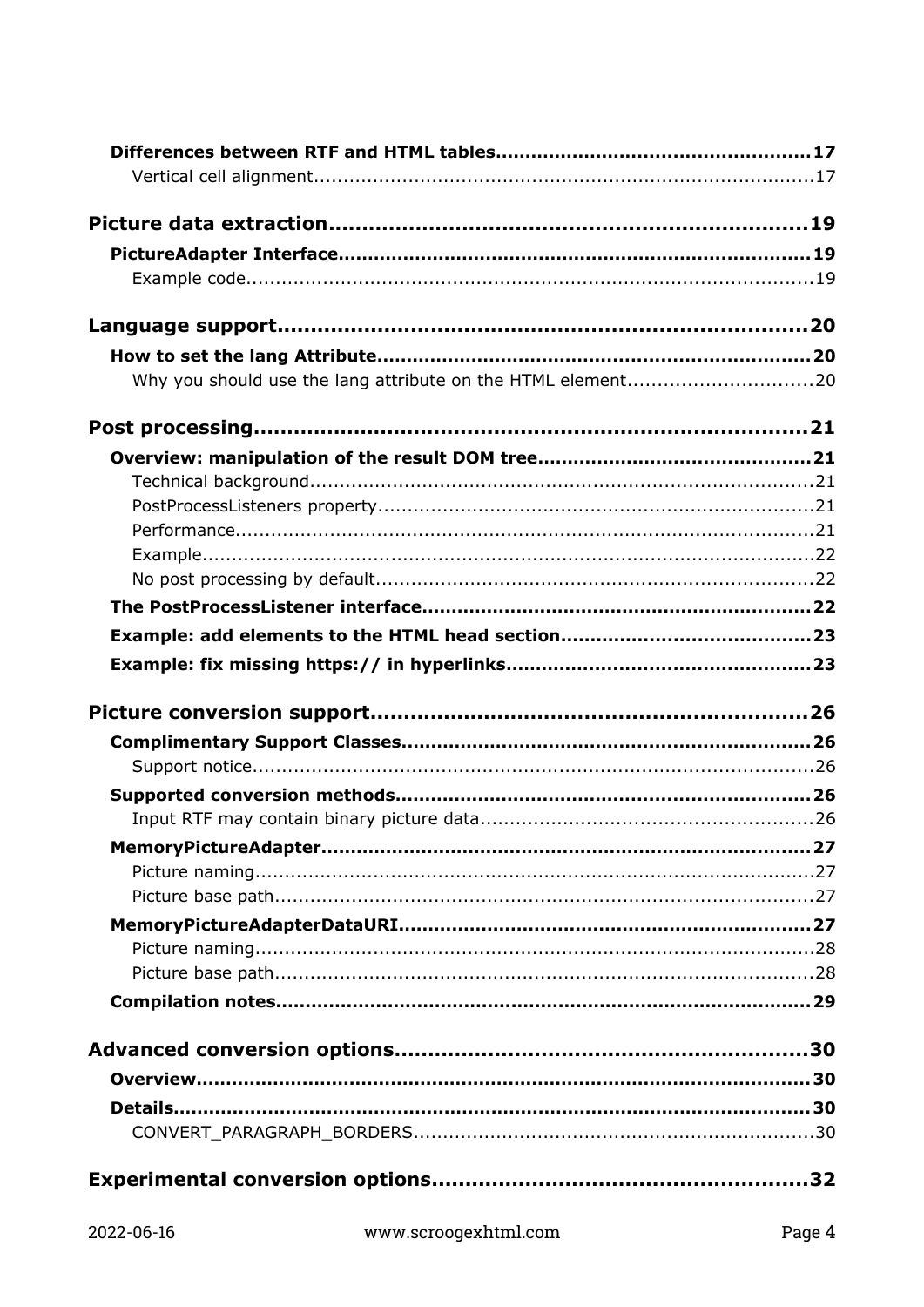| Why are empty paragraphs not shown in the result page?36         |  |
|------------------------------------------------------------------|--|
|                                                                  |  |
| My HTML document looks different than in the online demo, why?36 |  |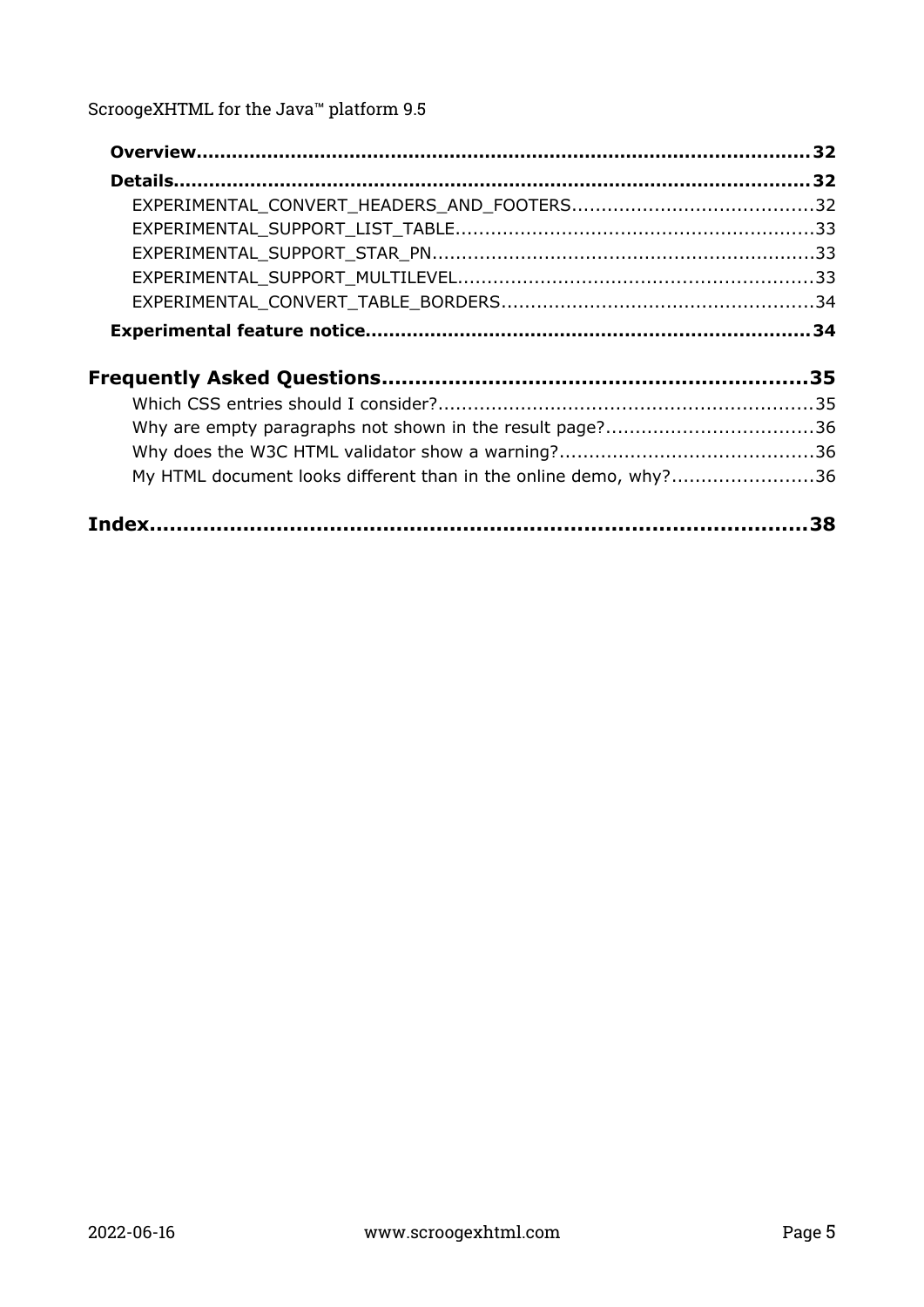Installation

# **Installation**

# **Requirements**

ScroogeXHTML for the Java™ platform minimum requirements:

- JDK 8 for development
- Java SE 8 at run-time
- <span id="page-5-2"></span>• SLF4J – Simple Logging Facade for Java

# **Installation**

<span id="page-5-0"></span>The library installer is an executable JAR<sup>[1](#page-5-1)</sup> file created with izPack<sup>[2](#page-5-3)</sup> and works on Microsoft Windows™, Linux™, Solaris™ and Mac OS X™.

A Java Run-time Environment is required to execute it. To launch the installer, doubleclick it.

The installer will guide you through the installation steps.

<span id="page-5-3"></span><span id="page-5-1"></span>[<sup>1</sup>](#page-5-0) https://docs.oracle.com/javase/7/docs/technotes/guides/jar/jarGuide.html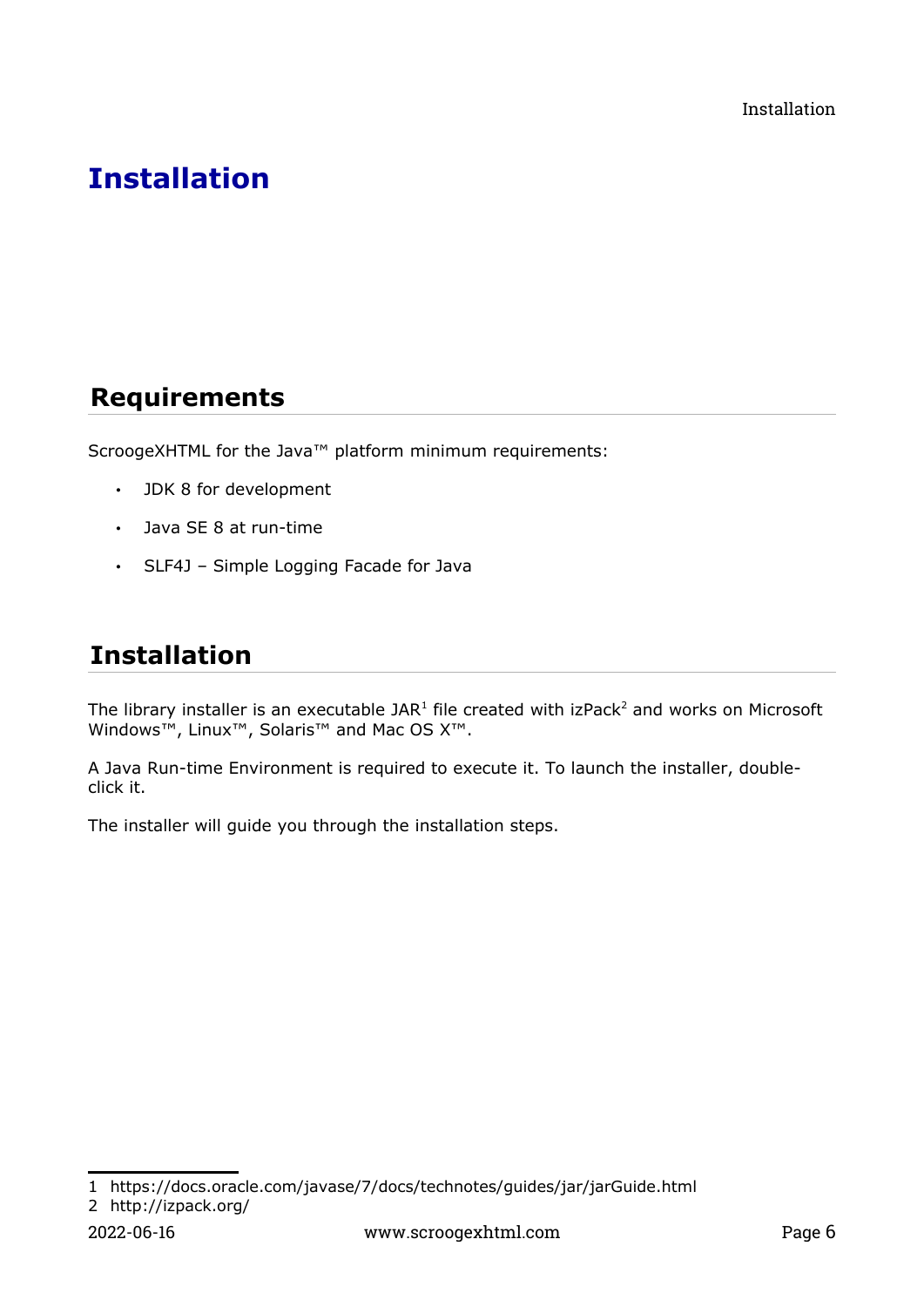# **Directory structure**

### **Source Edition**

| $\langle$ inst $\rangle$               |                        |
|----------------------------------------|------------------------|
| $\backslash$ - addons                  | Add-ons                |
| $\backslash$ -                         |                        |
| $\left\langle -\right\rangle$ apidocs  | JavaDoc documentation  |
| $\backslash -$                         |                        |
| $\left(-\right)$ docs                  |                        |
| \- ScroogeXHTMLGettingStarted.pdf      | This document          |
| $\left\langle -\right\rangle$ examples | Examples and tutorials |
| $\backslash -$                         |                        |
| $\left\langle - \right\rangle$ src     |                        |
| \- main                                | Library source code    |
| \- test                                | Test source code       |
| \- pictures                            | Picture support code   |
| $\backslash -$                         |                        |
| \- Uninstaller                         |                        |
| \- uninstaller.jar                     |                        |
| .installationinformation               |                        |
| license.txt                            | License information    |
| ScroogeXHTML-9.5.0.jar                 | Precompiled library    |
| ScroogeXHTML-9.5.0-javadoc.jar         | Compressed JavaDoc     |
| ScroogeXHTML-9.5.0-sources.jar         | Compressed source code |

### **Jar Edition**

| $\langle$ inst $\rangle$               |                        |
|----------------------------------------|------------------------|
| $\left\langle -\right\rangle$ addons   | Add-ons                |
| $\setminus$ -                          |                        |
| $\overline{}$ apidocs                  | JavaDoc documentation  |
| $\lambda$ -                            |                        |
| $\left(-\right)$ docs                  |                        |
| \- ScroogeXHTMLGettingStarted.pdf      | This document          |
| $\left\langle -\right\rangle$ examples | Examples and tutorials |
| $\backslash$ -                         |                        |
| \- pictures                            | Picture support code   |
| $\backslash -$                         |                        |
| \- Uninstaller                         |                        |
| \- uninstaller.jar                     |                        |
| .installationinformation               |                        |
| license.txt                            | License information    |
| ScroogeXHTML-9.5.0.jar                 | Precompiled library    |
| ScroogeXHTML-9.5.0-javadoc.jar         | Compressed JavaDoc     |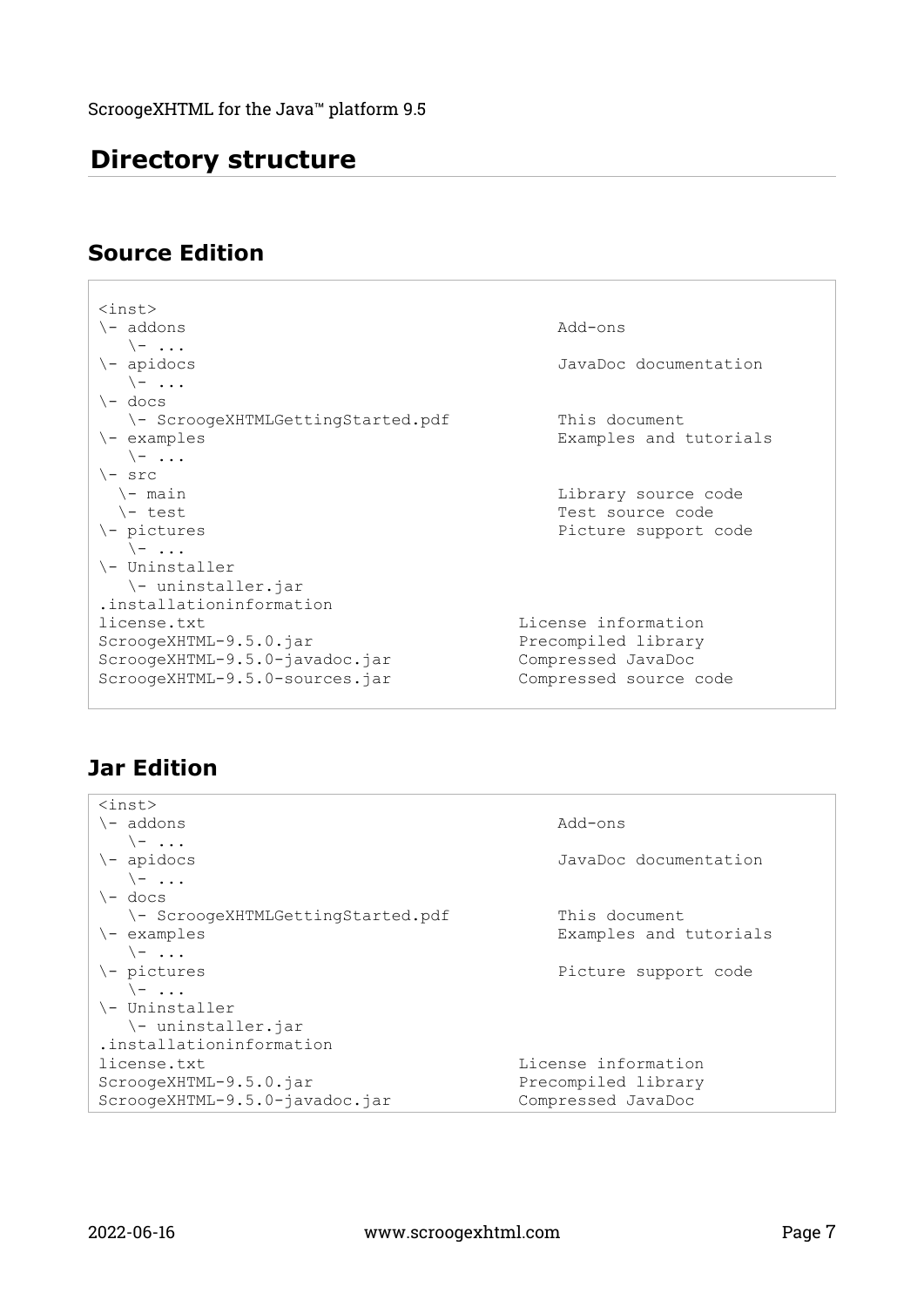# **Maven and Gradle**

If you install the library in a repository manager, you may access it using these coordinates:

#### **Maven**

```
 <dependency>
   <groupId>com.scroogexhtml</groupId>
   <artifactId>ScroogeXHTML</artifactId>
   <version>9.5.0</version>
 </dependency>
```
#### **Gradle**

implementation 'com.scroogexhtml:ScroogeXHTML:9.5.0'

### **Redistribution**

The library (ScroogeXHTML-9.5.0.jar) must not be included with your software as a separate file. For redistribution, integrate it within your application Jar to avoid unauthorized redistribution.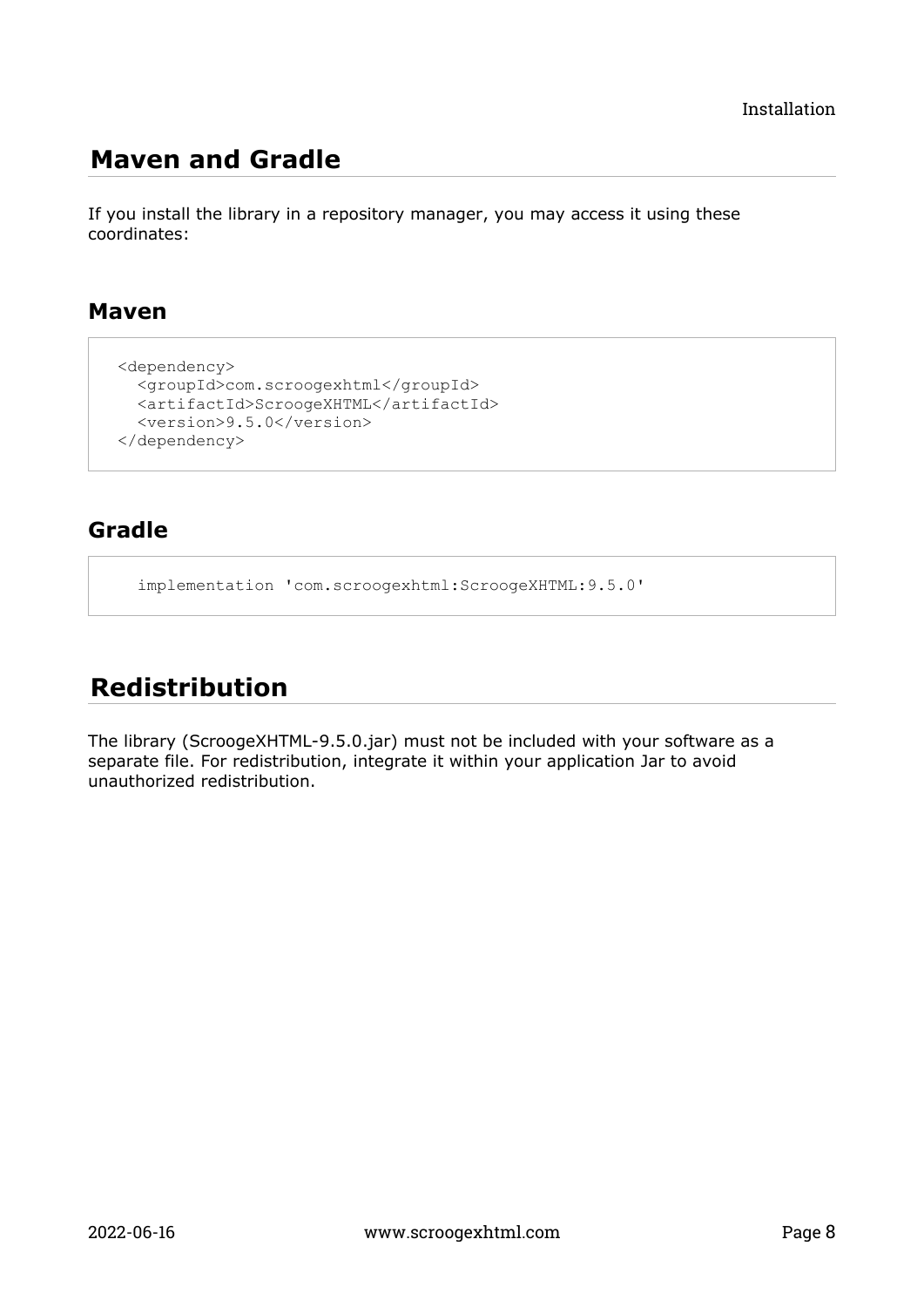# **Tutorials**

# **Tutorial one: "Hello World!"**

This example converts a RTF document to HTML5. It sets the AddOuterHTML property to true which causes generation of surrounding HTML head and body code.

#### Java code

```
import com.scroogexhtml.ScroogeXHTML;
public class Tutorial1 {
     public static void main(String[] args) {
         ScroogeXHTML scrooge = new ScroogeXHTML();
         scrooge.setAddOuterHTML(true);
        String html = scrooge.convert("{\\rtfl \"Hello world!\"}");
         System.out.println(html);
     }
}
```
#### **Output**

```
<!DOCTYPE html>
<html> <head>
     <META http-equiv="Content-Type" content="text/html; charset=UTF-8">
     <title>Untitled document</title>
    <meta content="ScroogeXHTML for the Java(tm) platform 9.5.0" 
name="generator">
   </head>
   <body>
    <p>"Hello world!"</p>
   </body>
\langle/html>
```
The full source code is included in examples/src/main/java/com/scroogexhtml/tutorials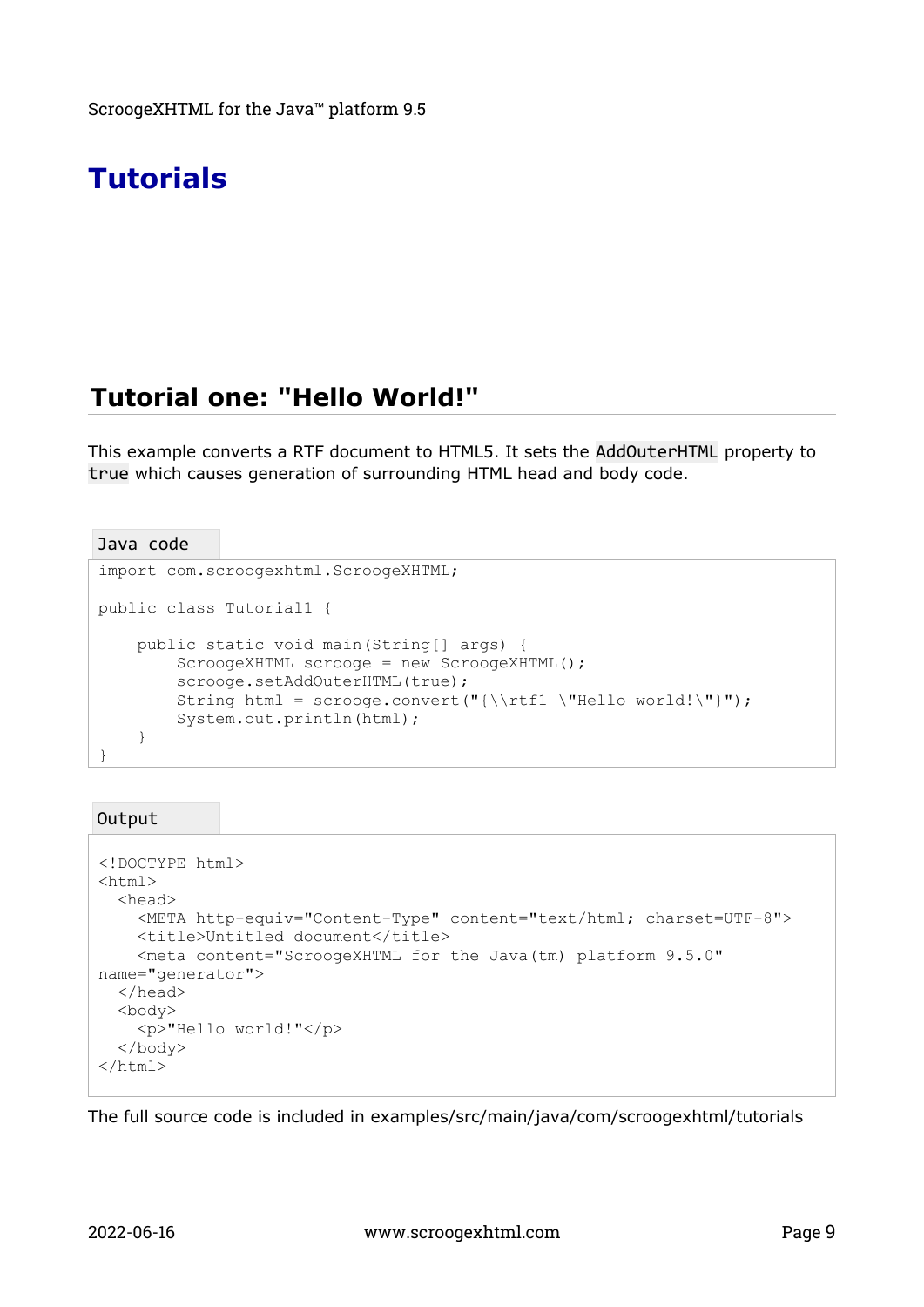### **Tutorial two: HTML fragments**

This example converts two RTF documents to HTML5 fragments and concatenates them. It does not set the AddOuterHTML property to true, so the conversion will not generate surrounding HTML code. Instead, the surrounding HTML code is created by the program.

#### Java code

```
public class Tutorial2 {
     public static void main(String... args) {
         // create a converter instance
         ScroogeXHTML converter = new ScroogeXHTML();
         // convert RTF to HTML 
         String fragment1 = converter.convert("{\\rtf1 first line\\par 
second line}");
       String fragment2 = converter.convert("{\\rtf1 third line\\par last
line}");
         // concatenate
         System.out.println(
                 "<html>\n"
                 + " <!-- first fragment -->\n"
                 + fragment1
                + " <!-- second fragment -->\n"
                 + fragment2
                + "</html>");
     }
}
```
#### **Output**

```
<html> <!-- first fragment -->
  <p>first line</p>
  <p>second line</p>
  <!-- second fragment -->
  <p>third line</p>
   <p>last line</p>
</html>
```
The full source code is included in examples/src/main/java/com/scroogexhtml/tutorials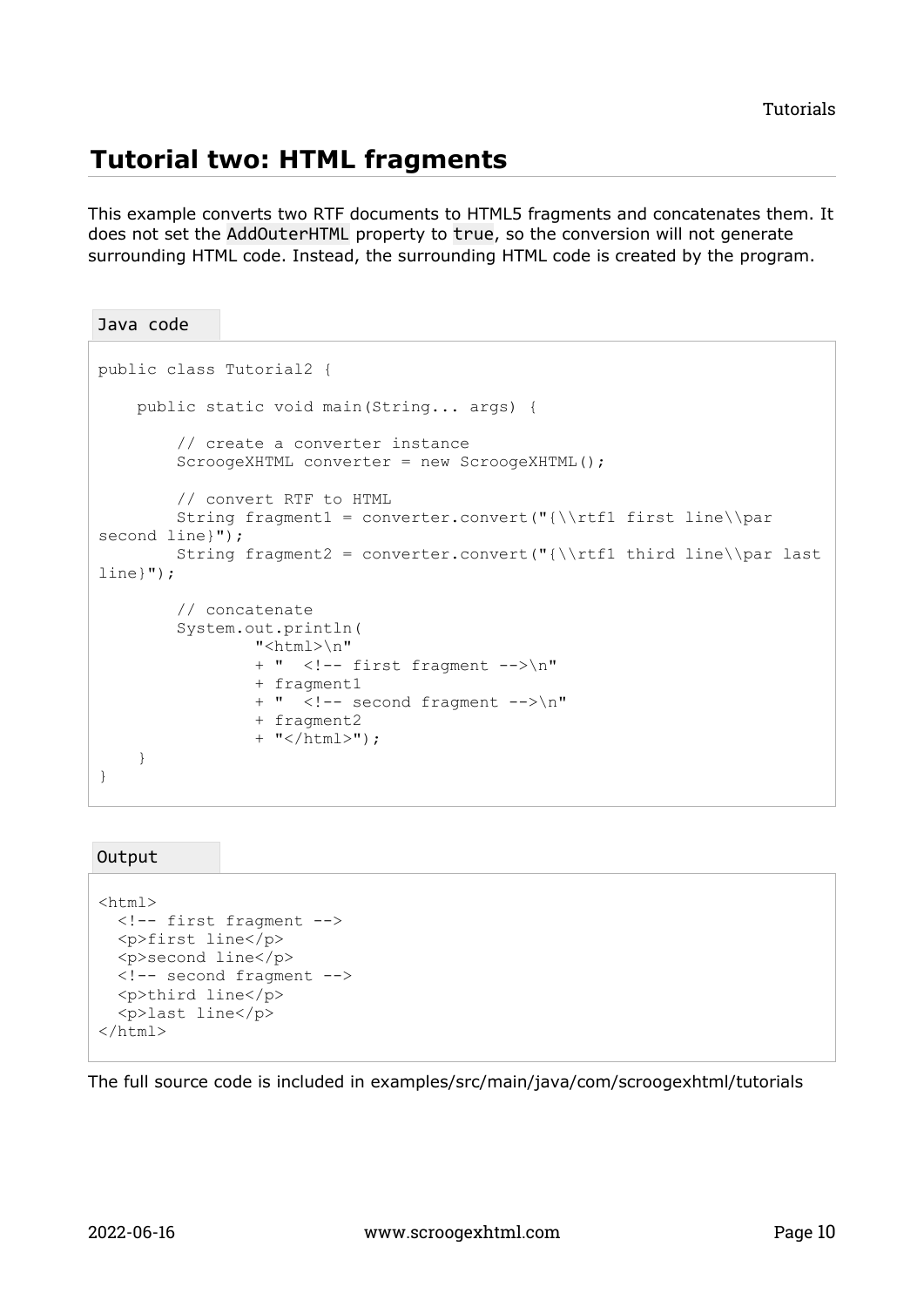# **Embedding HTML**

# <span id="page-10-0"></span>**Usage of AddOuterHTML**

If you convert RTF using the methods

- void convert(String rtf)
- void convert(String rtf, Charset charset)
- String convert(final ByteArrayInputStream rtf)

the converter by default returns only the content of the document **body element**, without enclosing it in <html>...<br/>body>...</body></html> tags. This fragment can be used in a larger document.

Code example

 $< p >$  This is a HTML fragment, it is not embedded in outer HTML.  $\langle$ /p>

The property AddOuterHTML controls whether the enclosing HTML will be generated by the converter. Use setAddOuterHTML(true) to switch it on.

| <b>Note</b> | For conversions to files, the AddOuterHTML property must       |
|-------------|----------------------------------------------------------------|
|             | always be set to true. If the property is false, the converter |
|             | will throw an exception                                        |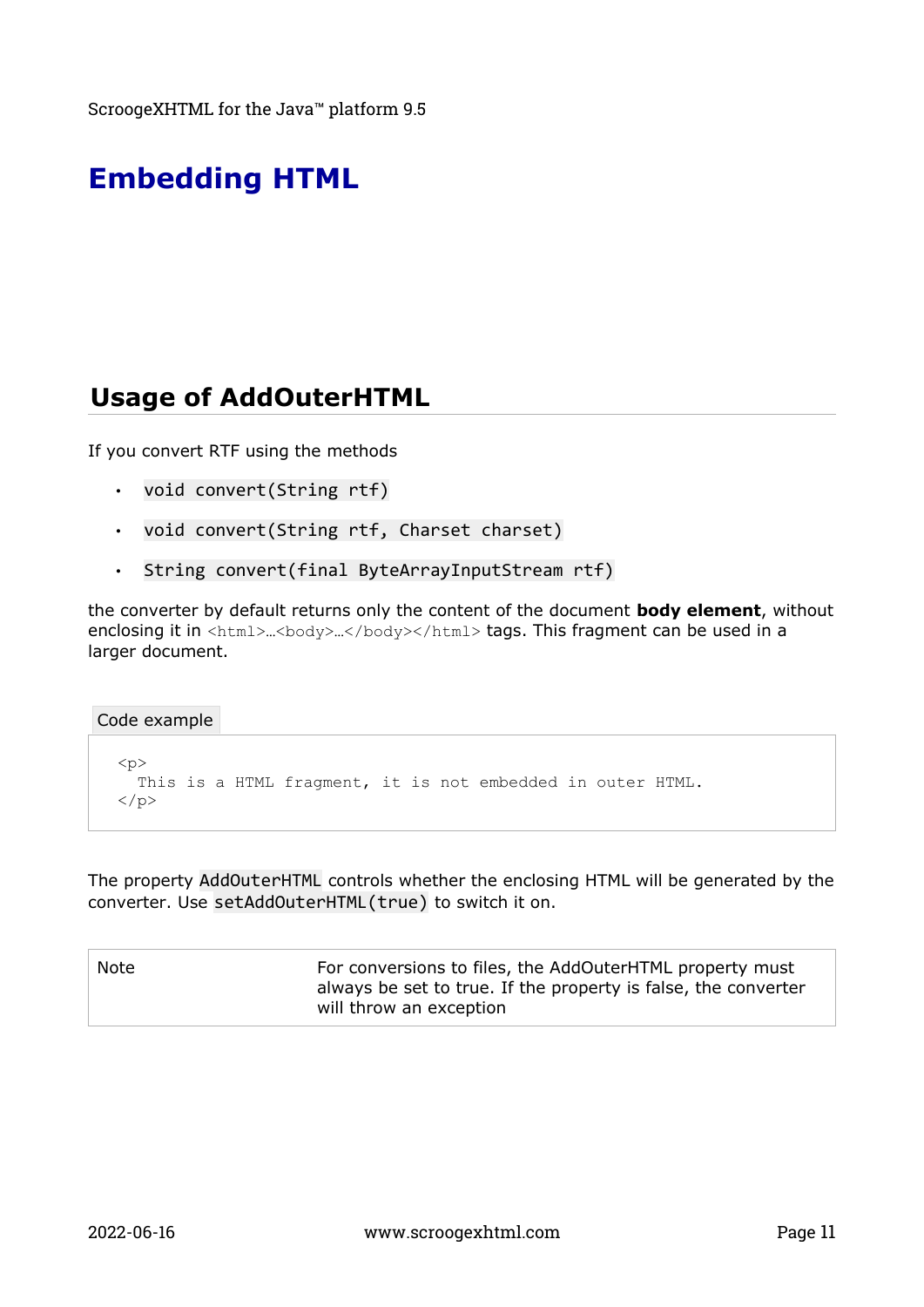Output formats

# **Output formats**

### **Supported formats**

#### **HTML5**

Document type declaration:

<!DOCTYPE html>

#### **XHTML 1.0 Transitional**

Document type declaration:

```
<!DOCTYPE html PUBLIC "-//W3C//DTD XHTML 1.0 Transitional//EN" 
"http://www.w3.org/TR/xhtml1/DTD/xhtml1-transitional.dtd">
```
### **Important notes**

#### **HTML5 documents must use UTF-8 encoding**

For backwards compatibility, the conversion methods allows to specify an encoding for the conversion.

Please note that HTML5 documents must use UTF-8.

For any other encoding, the w3.org HTML validator on [https://validator.w3.org](https://validator.w3.org/) will emit an error message.

For example: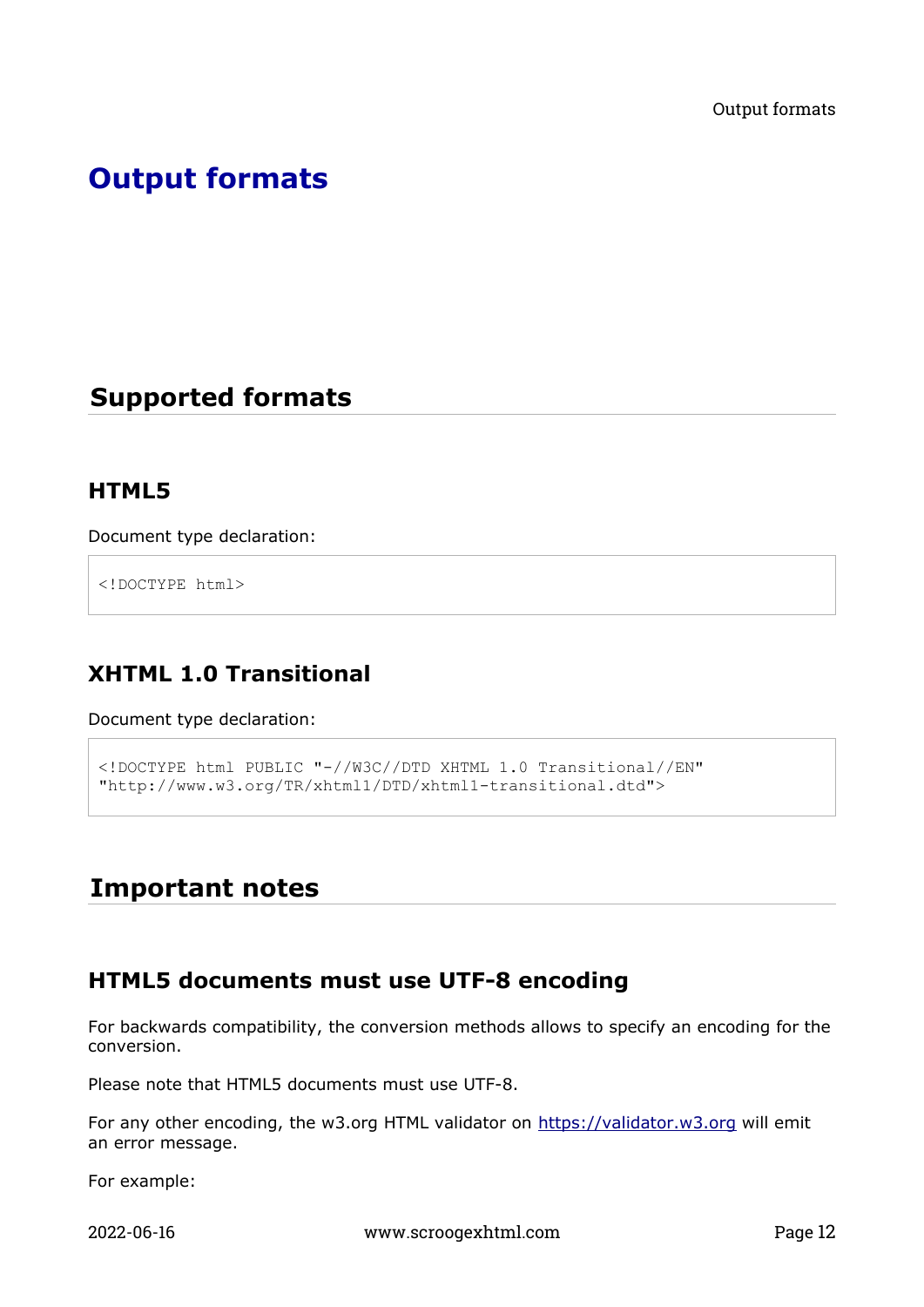Error Legacy encoding windows-1252 used. Documents must use UTF-8.

Currently, the library does not show an error or warning if the output document type is set to HTML5 and the conversion methods specifies a charset other than UTF-8.

This applies to

- String convert(String, Charset)
- void convert(String, Path, Charset)
- String convert(Path, Charset)
- void convert(Path, Path, Charset)
- String convert(ByteArrayInputStream, Charset)

| Note | In a future version, support for other encodings than UTF-8 |
|------|-------------------------------------------------------------|
|      | for HTML5 documents may be removed                          |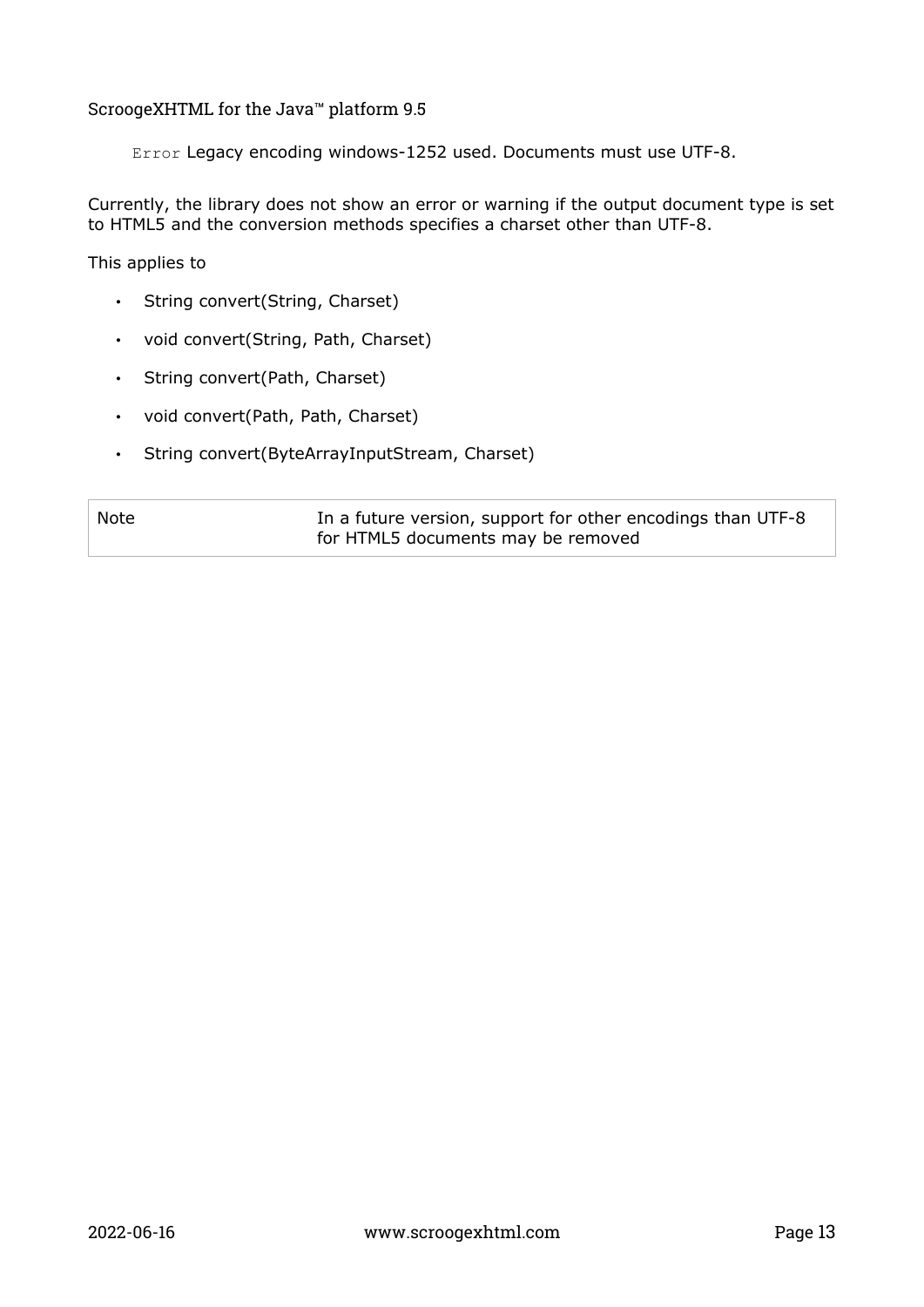Size optimization

# **Size optimization**

### **Default Font Properties**

Document size can be optimized with the usage of CSS for frequently used font properties which can be set using the DefaultFontSize, DefaultFontName and DefaultFontColor properties.

Setting the IncludeDefaultFontStyle property to true then has these effects:

- if AddOuterHTML is true, the HTML head section will contain a CSS definition for the default font style
- the converter will create font style attributes only for text parts which differ from the values of the DefaultFontSize, DefaultFontName and DefaultFontColor properties

#### **Example**

If most text in the document uses "Arial, 14 pt, black", set the DefaultFontSize, DefaultFontName and DefaultFontColor properties to these values, and set IncludeDefaultFontStyle to true.

If the document is converted with AddOuterHTML set to true, the HTML head section will contain the following CSS definition:

Code example

```
<style>
  <!--generated styles-->
  body {font-family:Arial,sans-serif;font-size:14pt;color:#000000}
</style>
```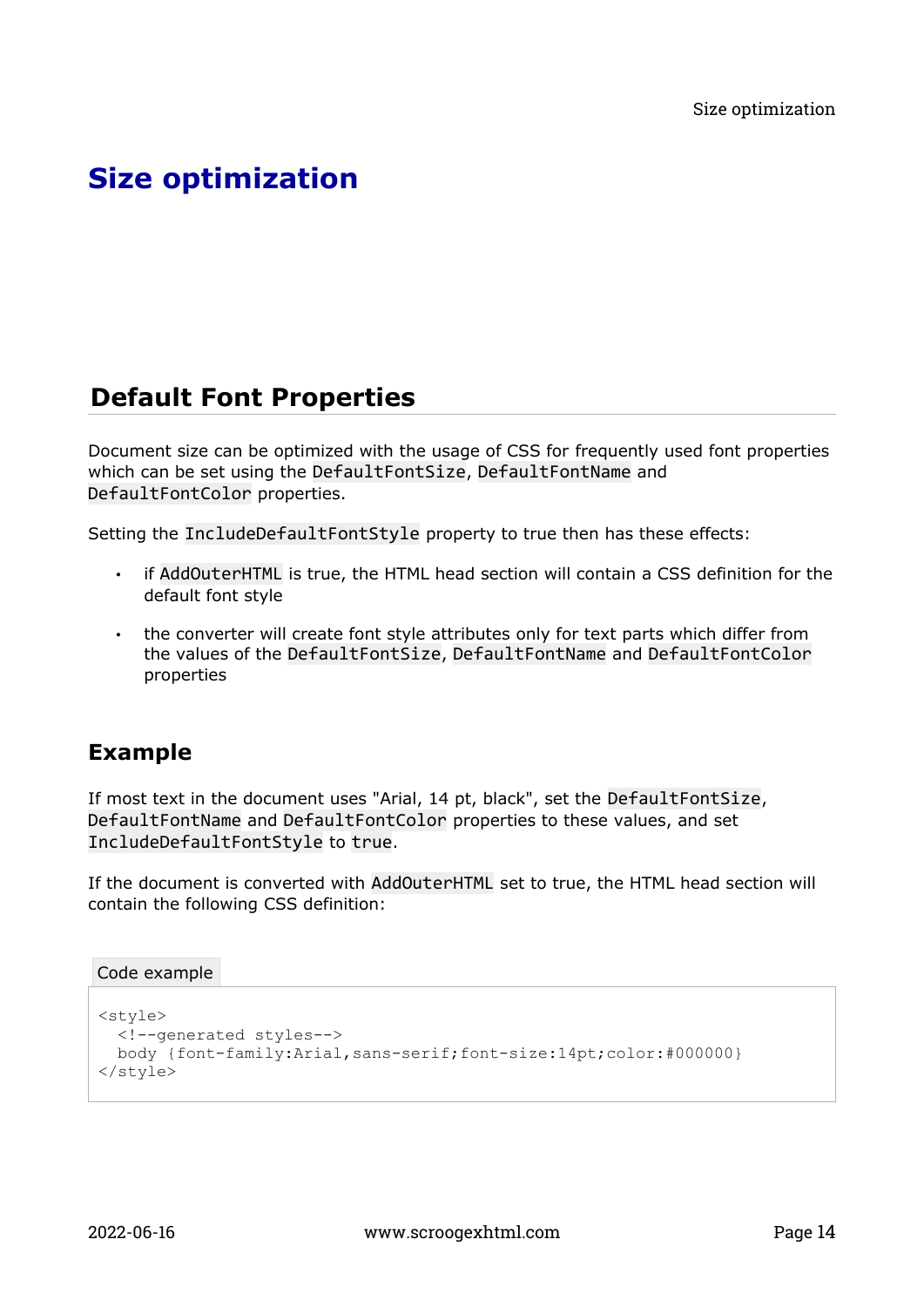# **Font name substitution**

### **Default font replacing**

The converter by default replaces font names using the class DefaultFontReplacer.

It uses a list of font names which should be replaced. Replacing is done if the font in the RTF starts with a name in this list. For example, for font names starting with "Times", the converter uses "Times,serif", and for font names starting with "Courier", it will use "Courier,monospace".

To add or modify this list, use the property ReplaceFonts. For example:

Code example

converter.getReplaceFonts().put("Arial", "Arial New");

#### **Custom font replacing**

It is possible to assign a custom implementation of the FontReplacing interface, which will be used instead of the default. The following code example will convert any font name to "Comic Sans":

Code example

converter.setFontReplacing((c, name, family) -> "Comic Sans");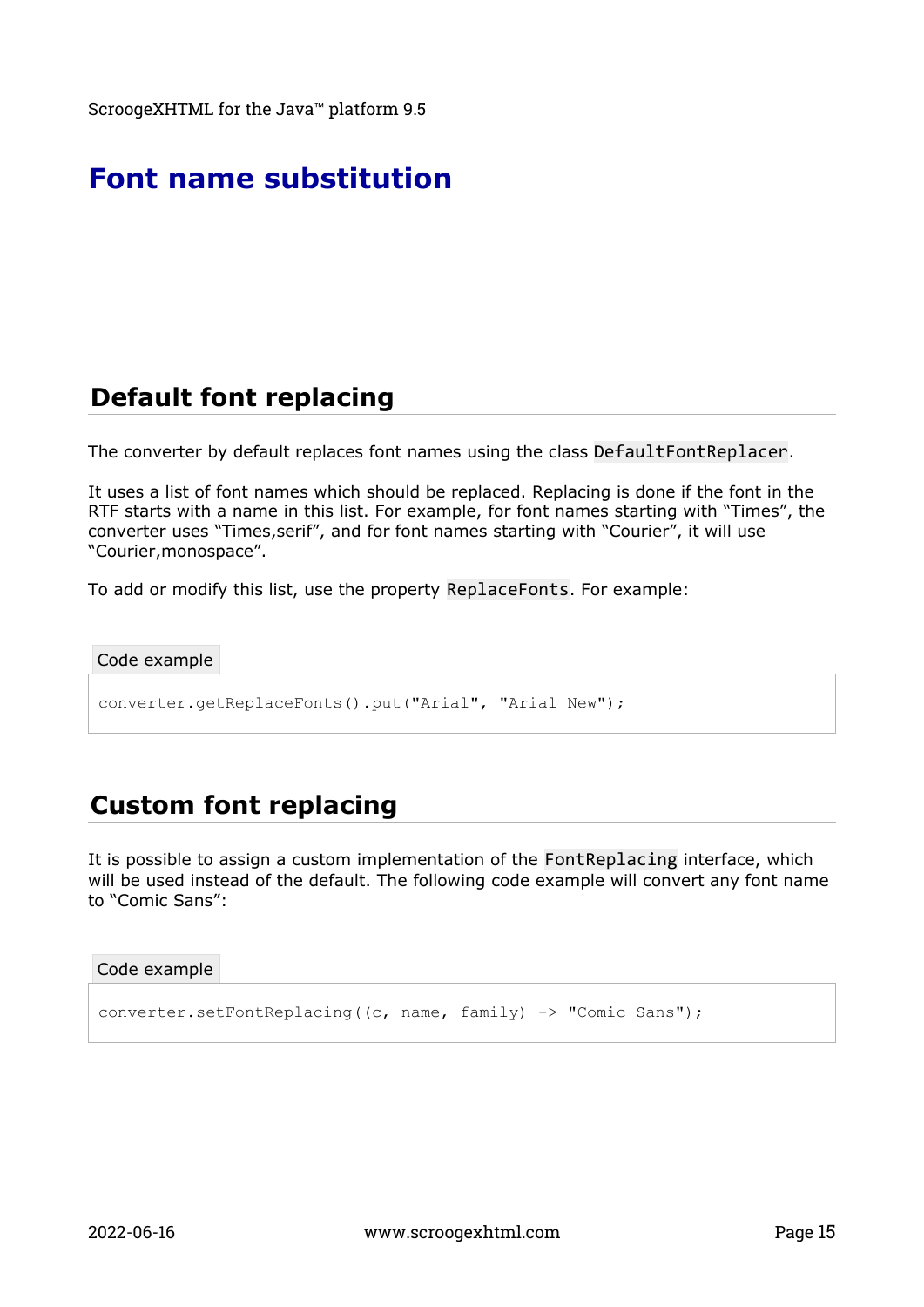# **Table conversion**

#### **Overview**

The converter supports conversion of **simple** RTF tables to HTML. The library does not convert tables by default. By default, tables in the RTF input document will be converted to text paragraphs.

To enable conversion of tables, set the ConvertTables property to true.

#### Code example

converter.setConvertTables(true);

Notes Motes As some RTF document writers create highly complex RTF code for tables, conversion results may not be perfect.

> Enabling table support also enables the experimental option EXPERIMENTAL\_CONVERT\_TABLE\_BORDERS.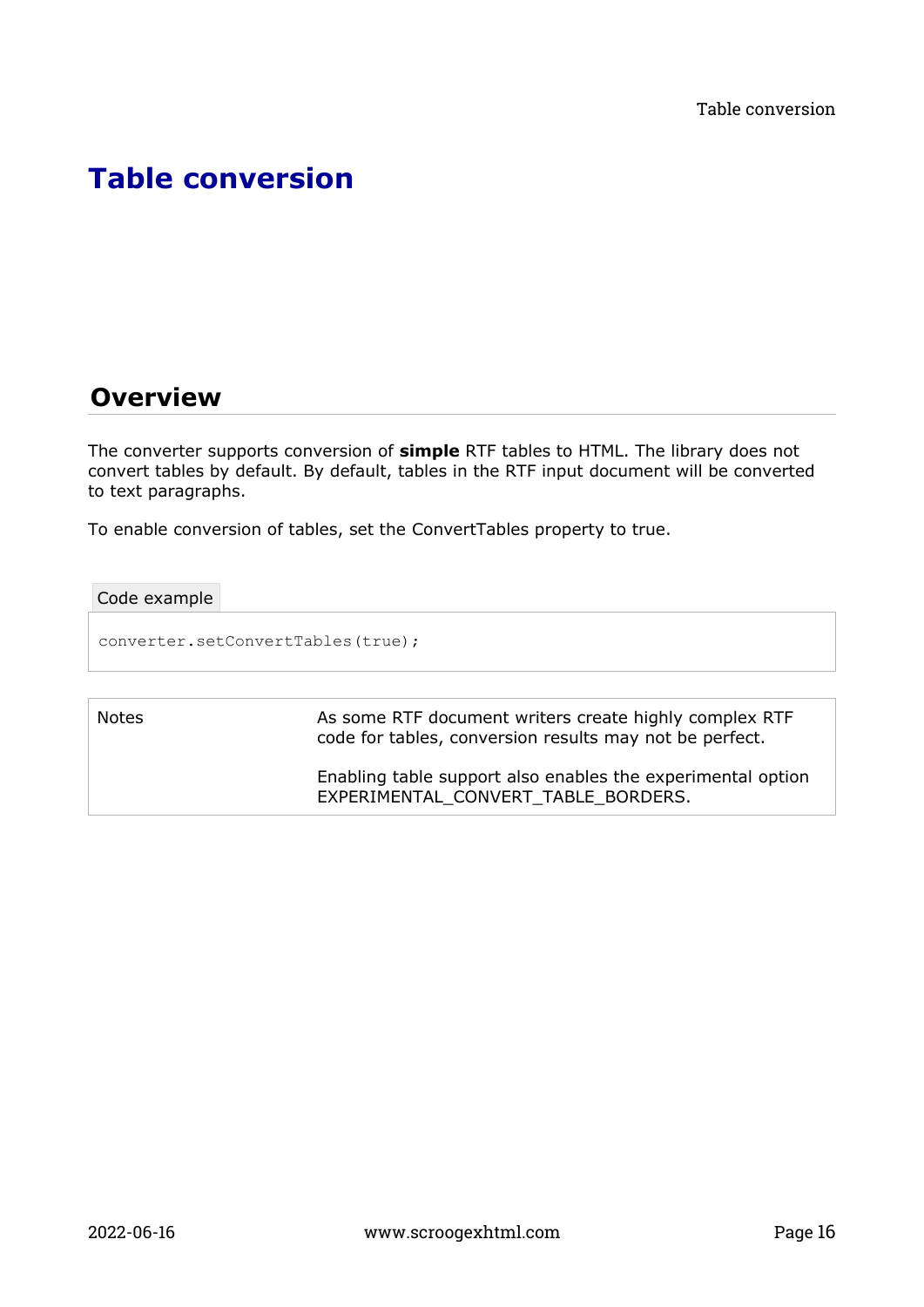# **Hypertext support**

#### **Overview**

#### **Hyperlink field detection**

Most RTF documents use specific hidden fields to store the hyperlink target and the corresponding display text.

To enable hyperlink conversion of these RTF hyperlink fields, in addition to

converter.setConvertHyperlinks(true)

also use

converter.setConvertFields(true)

| <b>Note</b> | If a hidden field does not specify a hyperlink, the converter                     |
|-------------|-----------------------------------------------------------------------------------|
|             | will only insert the "display text" of the hidden field in the<br>output document |

### **Differences between RTF and HTML tables**

#### **Vertical cell alignment**

<span id="page-16-0"></span>In HTML, the default value for vertical alignment of table cell content is MIDDLE.<sup>[3](#page-16-1)</sup>

<span id="page-16-1"></span>[<sup>3</sup>](#page-16-0) https://stackoverflow.com/questions/33487148/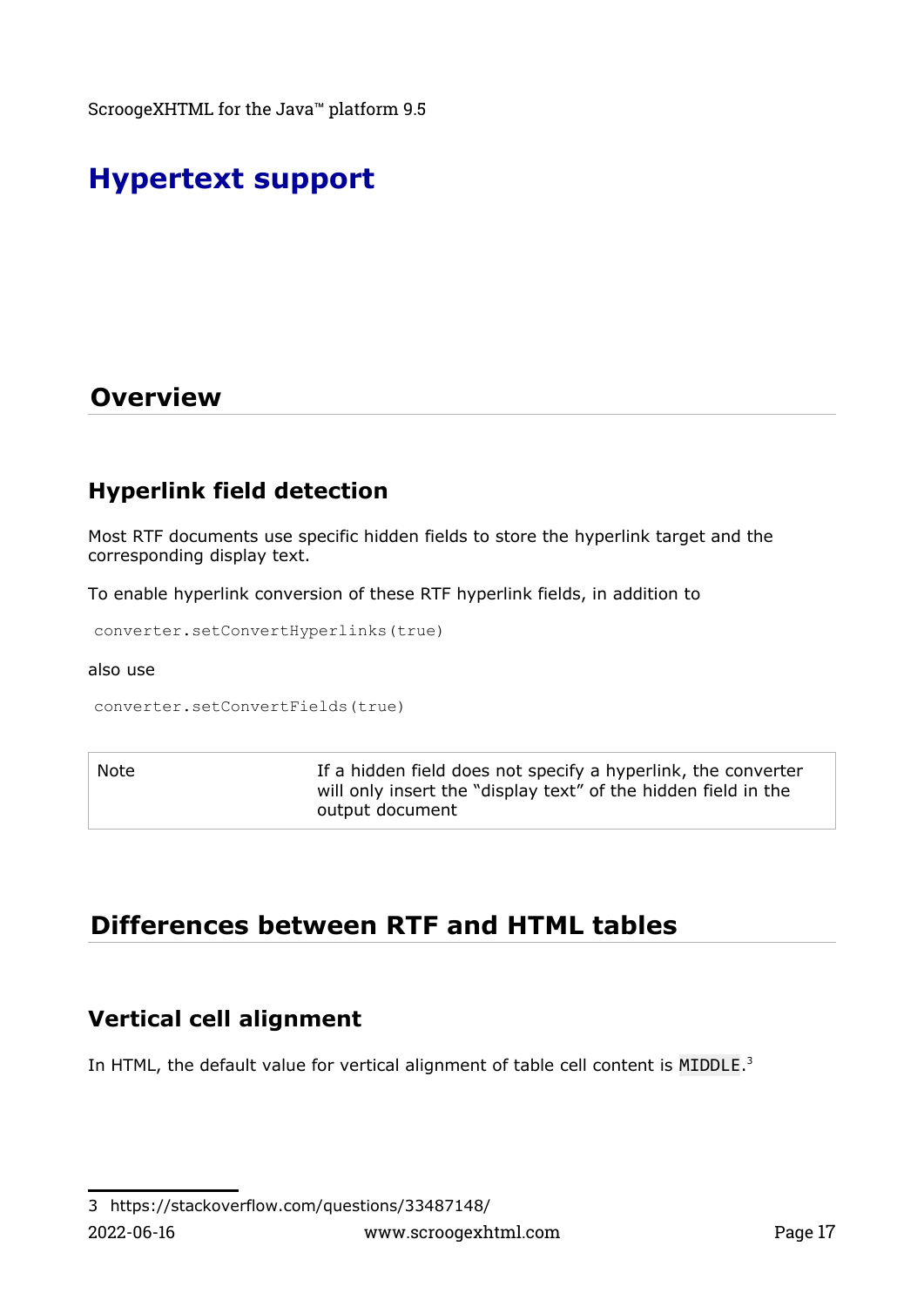The converter assumes that RTF table cell content should be aligned with the top of the cell by default. To keep the output document size small, the conversion adds style elements only for cells which are aligned vertically or with the bottom of the cell.

In order to apply the vertical alignment as the default for table cells, the CSS code td {vertical-align: top} must be included.

Code example

scrooge.setStyleSheetInclude("td {vertical-align: top;}");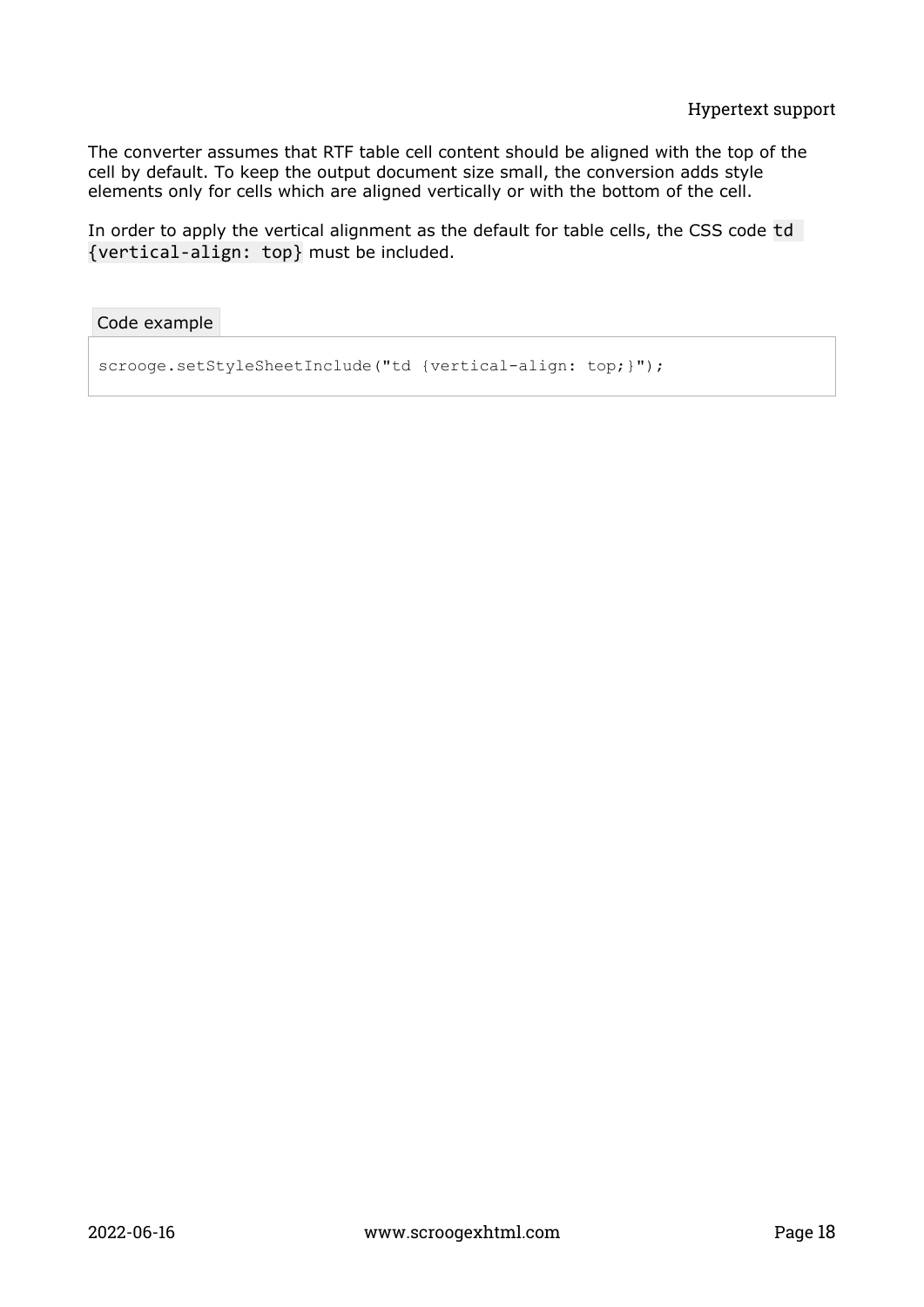# **Picture data extraction**

# **PictureAdapter Interface**

Picture data extraction is activated by assigning a PictureAdapter implementation and setConvertPictures(true).

#### Code example

```
scrooge = new ScroogeXHTML();
scrooge.setConvertPictures(true);
PictureAdapter adapter = new MyPictureAdapter();
scrooge.setPictureAdapter(adapter);
// run the conversion
...
```
#### **Example code**

See [Picture conversion support](#page-25-0) on page [26.](#page-25-0)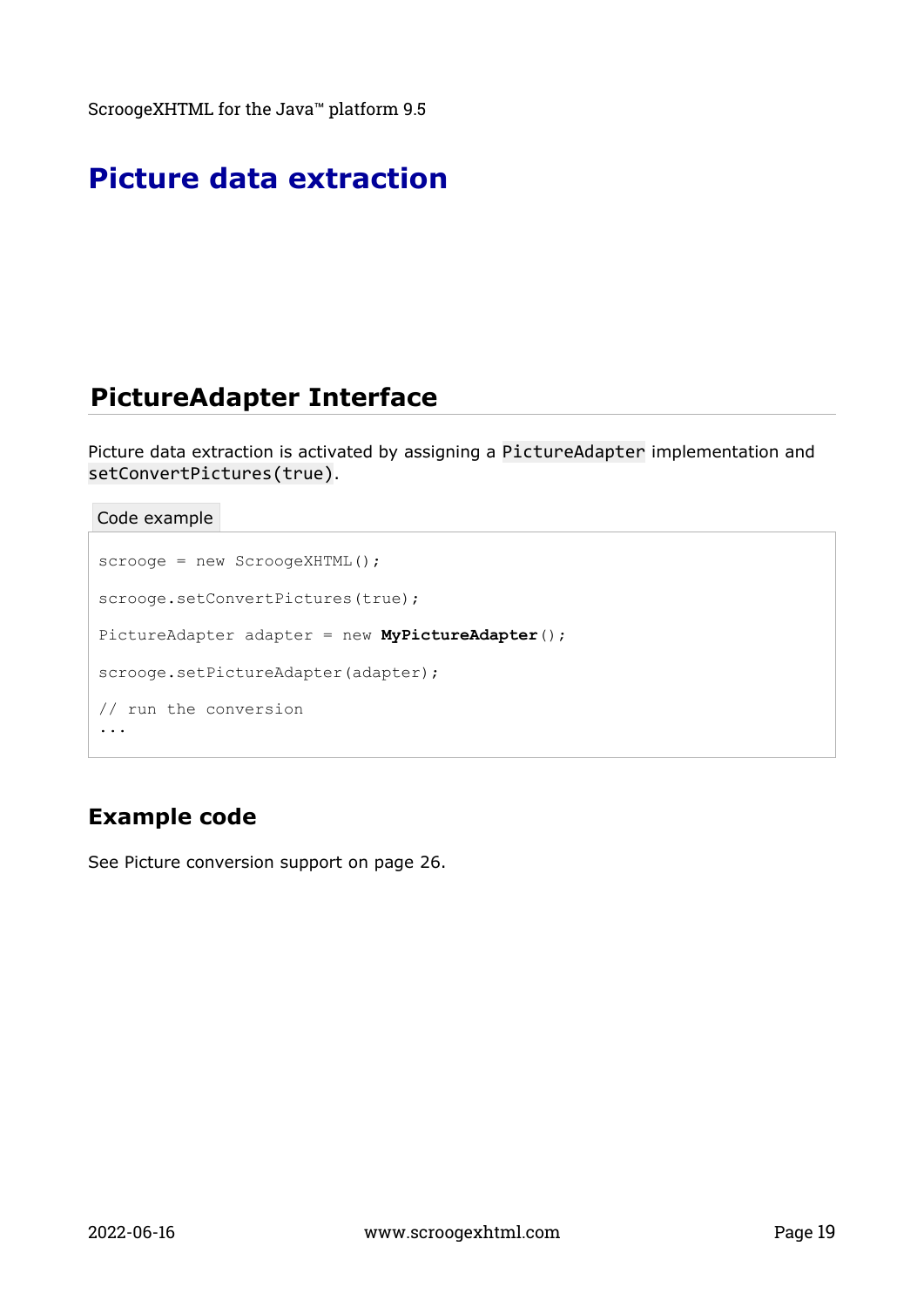# **Language support**

### **How to set the lang Attribute**

The example shown below sets the default language of the document to "en" (English). In the result document the lang attribute on the HTML element has the value "en".

Code example

```
scrooge = new ScroogeXHTML();
scrooge.setDefaultLanguage("en");
```
#### **Why you should use the lang attribute on the HTML element**

By using lang, you get the benefits of hyphen support in your (modern) browser that you otherwise would not get (assuming you use hyphens: auto in your CSS).<sup>[4](#page-19-1)</sup>,<sup>[5](#page-19-3)</sup>

Add hyphens:auto in your CSS:

<span id="page-19-2"></span><span id="page-19-0"></span>Code example

scrooge.setStyleSheetInclude("p {hyphens: auto; }");

<span id="page-19-1"></span>[<sup>4</sup>](#page-19-0) https://adrianroselli.com/2015/01/on-use-of-lang-attribute.html

<span id="page-19-3"></span>[<sup>5</sup>](#page-19-2) https://www.w3.org/International/questions/qa-lang-why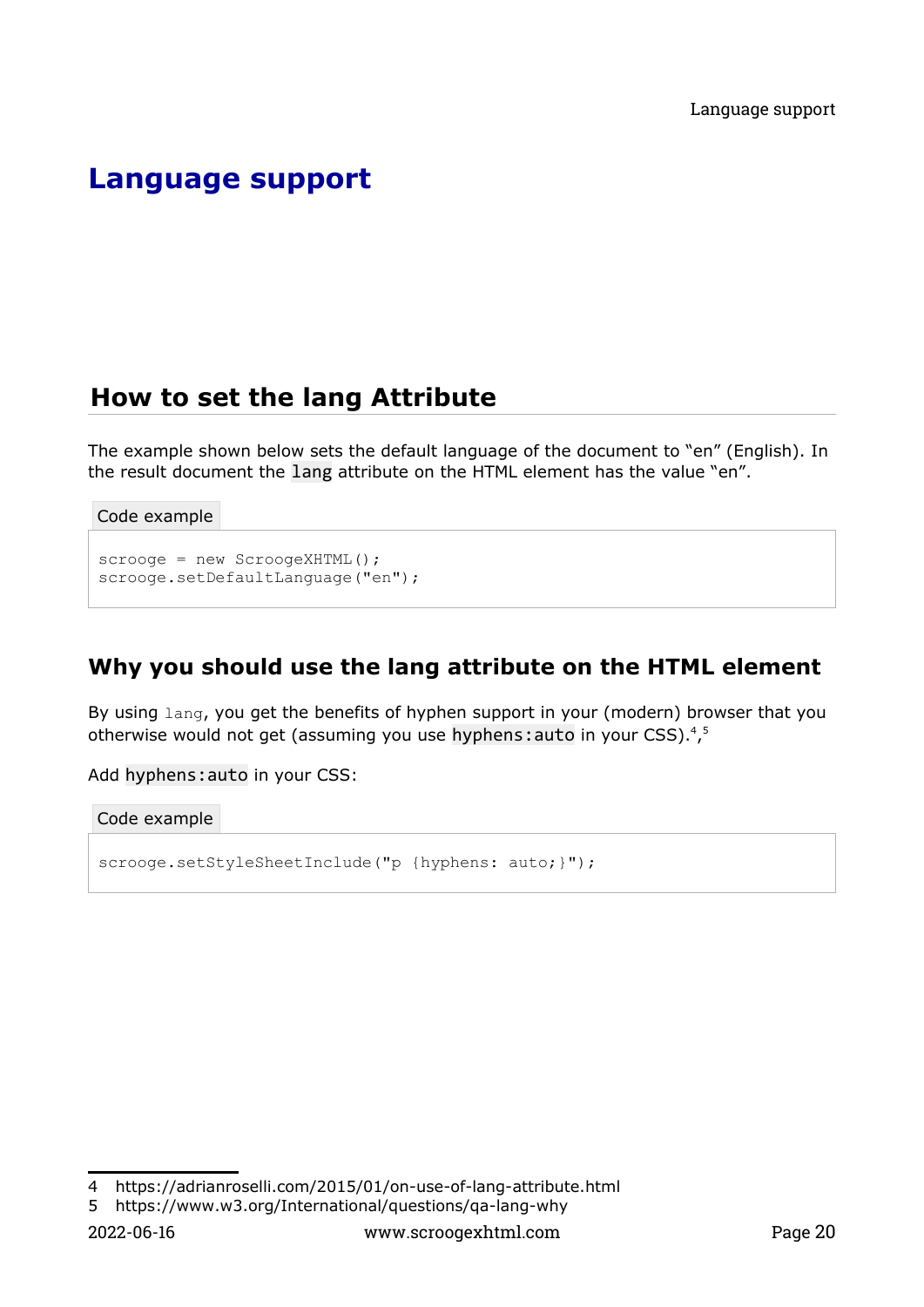# **Post processing**

### **Overview: manipulation of the result DOM tree**

#### **Technical background**

The converter internally uses an XML DOM tree to create the HTML document structure. Before converting the DOM to the result HTML5 or XHTML string, the converter calls a sequence of post processing handlers, which apply optimizations and custom modifications on the DOM tree. Post processing handlers must implement the PostProcessListener interface.

#### **PostProcessListeners property**

The converter stores the event handlers in its PostProcessListeners property which is a list of PostProcessListener implementations.

#### **Performance**

Post processing may cause a significant increase of the conversion time.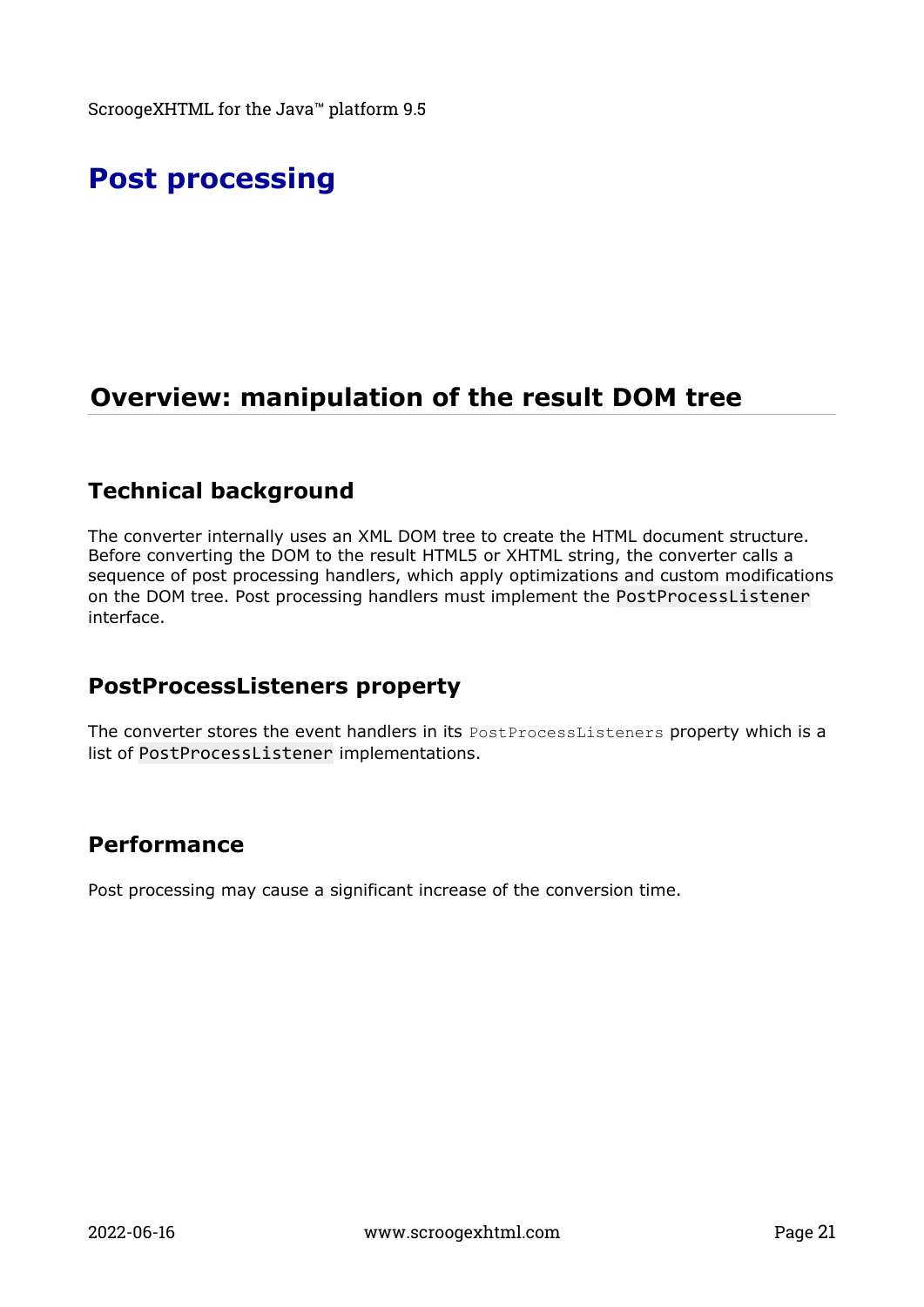#### **Example**

Code example

```
// create a converter instance
ScroogeXHTML scrooge = new ScroogeXHTML();
// create and add a post processor
PostProcessListener listener = new PostProcessListenerExample();
scrooge.getPostProcessListeners().add(listener);
// run the conversion
...
```
#### **No post processing by default**

The converter creates and adds no post process handlers by default (on creation).

### **The PostProcessListener interface**

The converter stores a list of post progress listeners in its PostProcessListener property. The listeners implement the PostProcessListener interface, which has one method, postProcess.

The converter passes an instance of PostProcessEventObject to the postProcess method. This event object carries references to the converter and the org.w3c.dom.Document instance with the result DOM.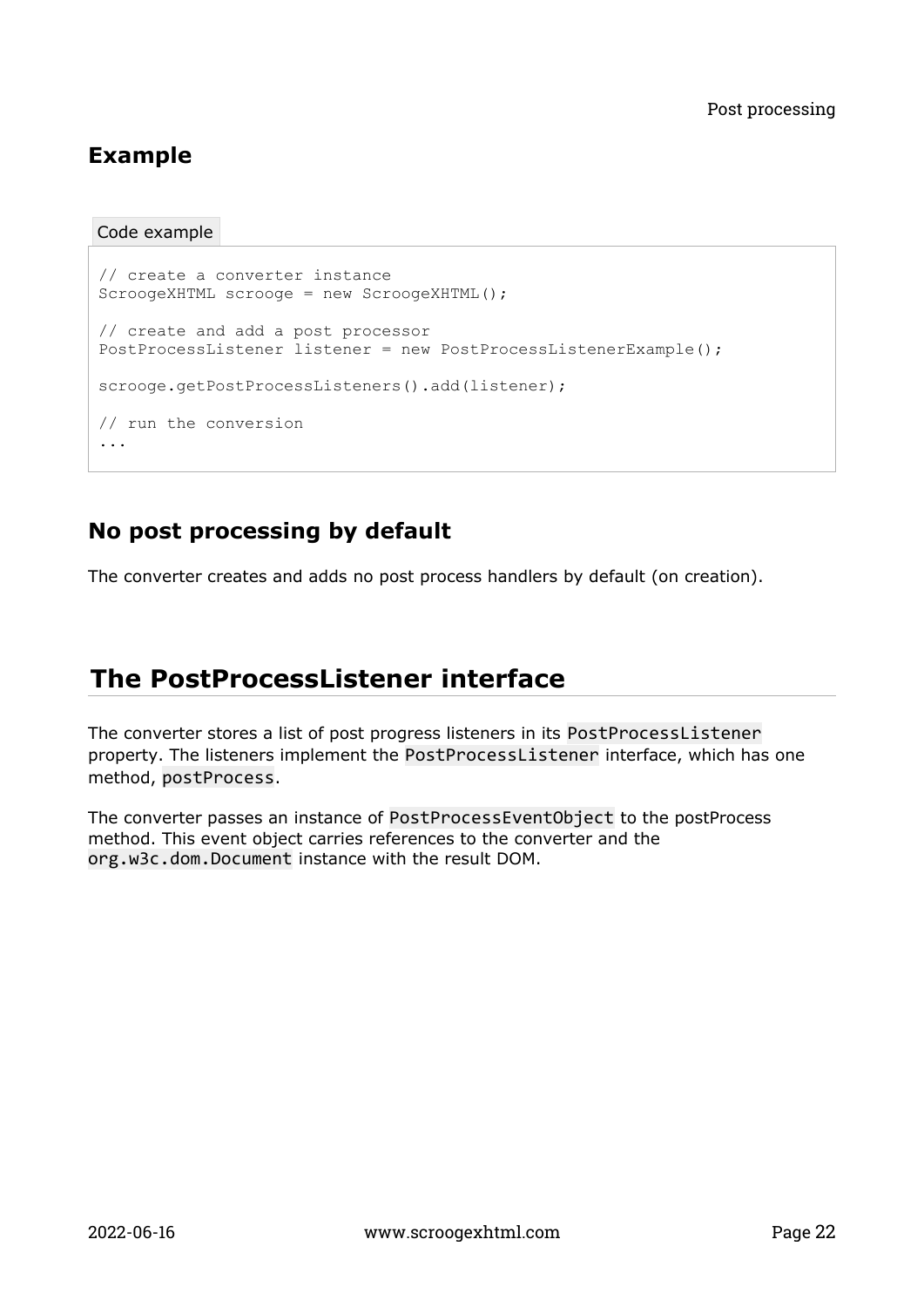### **Example: add elements to the HTML head section**

This example shows how a post process listener can be used to add a meta date element to the HTML head.

```
Code example
public class Main {
     public static void main(String... args) {
         ScroogeXHTML scrooge = new ScroogeXHTML();
         scrooge.setAddOuterHTML(true);
         scrooge.addPostProcessListener(new PostProcessListener() {
             @Override
             public void postProcess(PostProcessEventObject e) {
                Document doc = e.getDocument();
                Element html = doc.getDocumentElement();
                Node head = html.getFirstChild();
                 // add meta date
                 Element metaDate = doc.createElement("meta");
                 metaDate.setAttribute("name", "date");
                metaDate.setAttribute("content", new Date().toString());
                 head.appendChild(metaDate);
 }
         });
         String html = scrooge.convert("{\\rtf1 Hello world}");
         System.out.println(html);
     }
}
```
# **Example: fix missing https:// in hyperlinks**

The hyperlink text does not begin with a valid protocol name such as  $https://and this$ causes a non functional hyperlink in the result HTML:

```
HTML
```

```
< p > <a href="example.com">example.com</a>
\langle/p>
```
To fix this, we want to apply post processing code which modifies all  $\langle a \rangle$  elements so that they begin with https://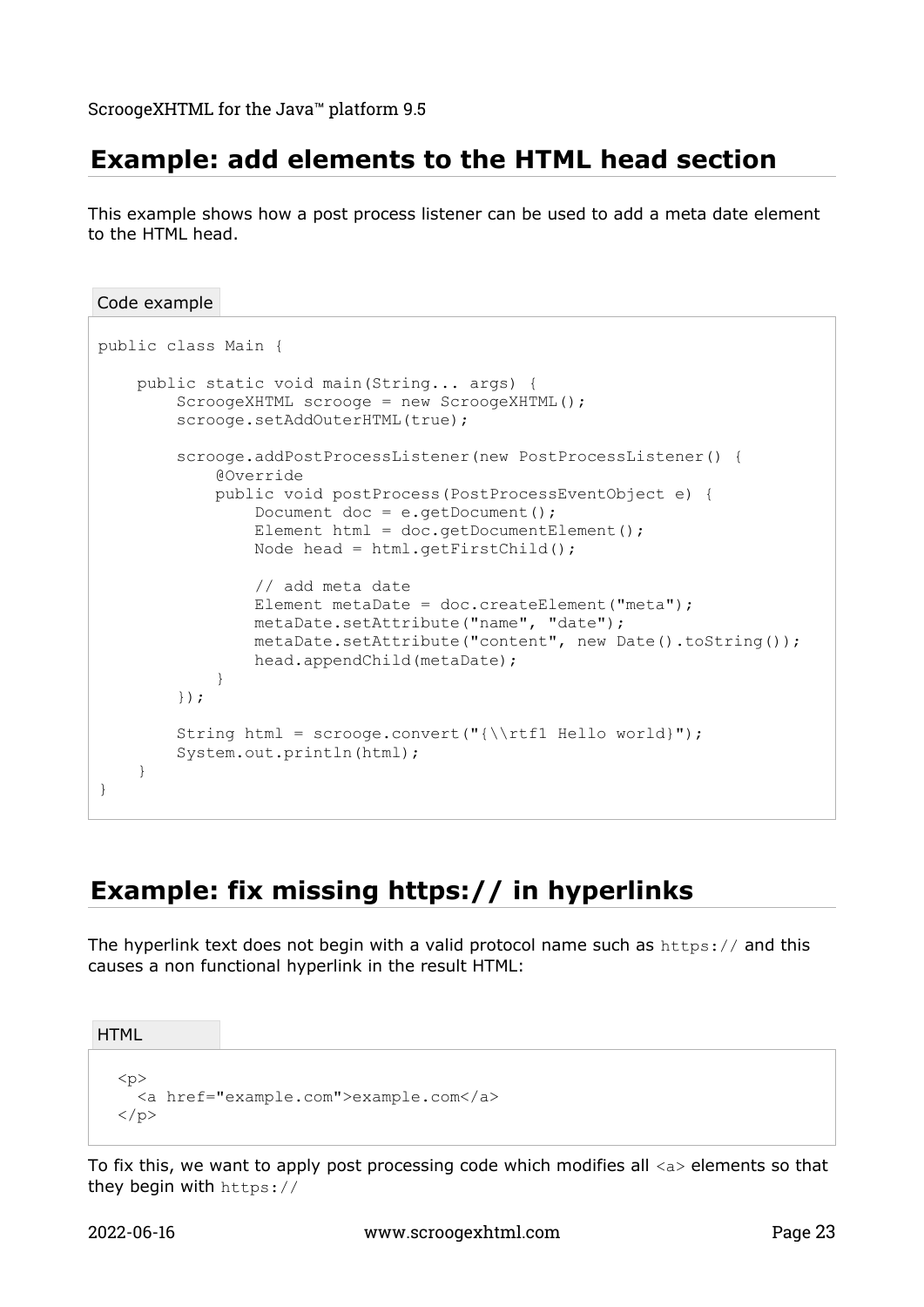#### The result should be:

```
HTML
  p <a href="https://example.com">example.com</a>
  \langle p \rangle
```
Our solution will use the XPath expression //a[not(contains(@href, '://'))] to find all <a> elements in the document whose href attribute do not contain the character sequence "://".

For all found elements, our code then inserts "https://" in the value of the href attribute.

Notes

- this is pure demonstration code
- there is no guarantee that the result href value will be a valid internet address

#### **Source code**

The following source code example shows the PostProcessListener implementation and its postProcess method.

The full source code is included in the examples folder (Tutorial3.java in package com.scroogexhtml.tutorials).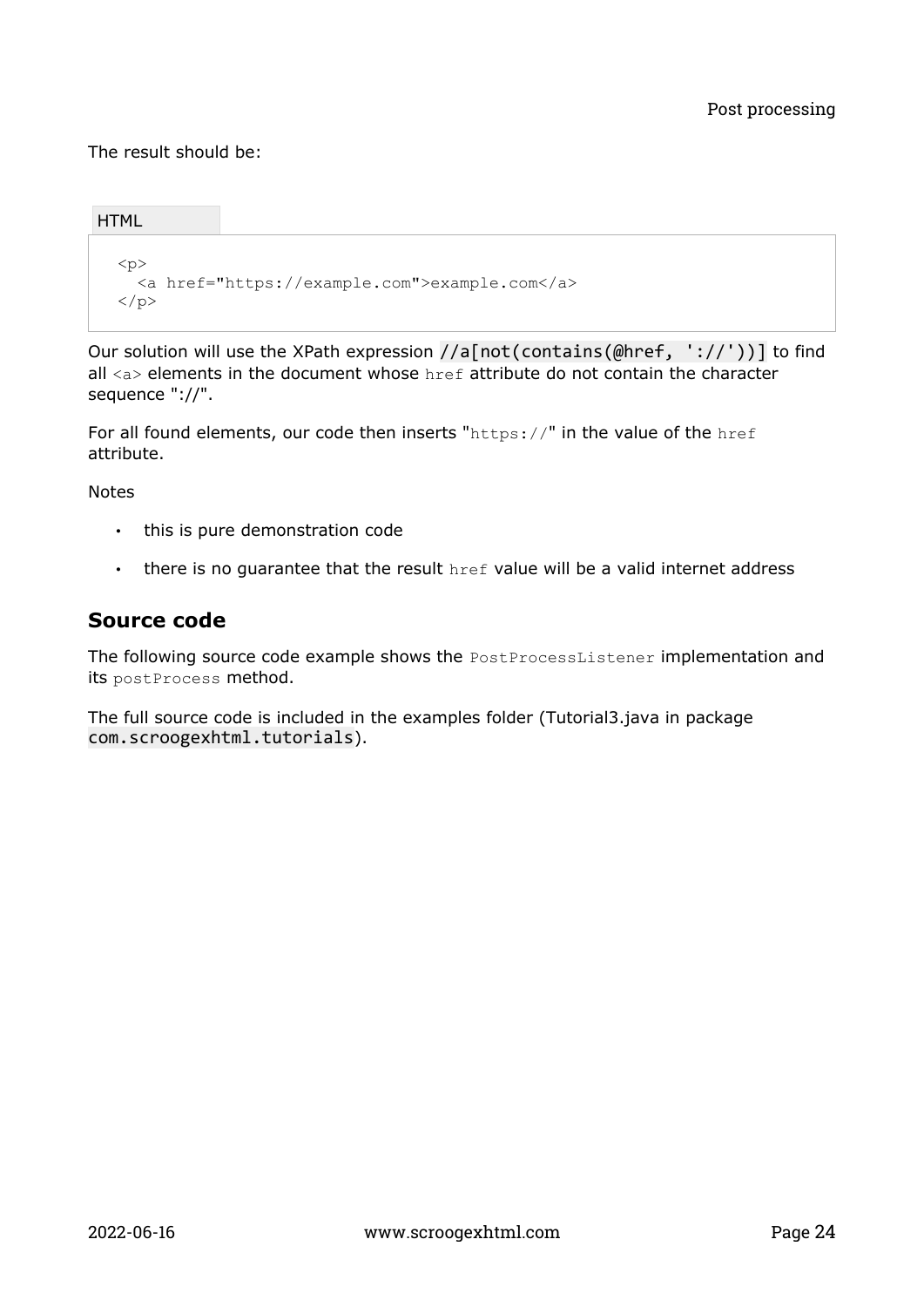#### Code example

```
 // create a converter instance
         ScroogeXHTML scrooge = new ScroogeXHTML();
         // we want simple HTML output for this example
         scrooge.setConvertFontSize(false);
         scrooge.setConvertFontName(false);
         // enable hyperlink conversion
         scrooge.setConvertFields(true);
         scrooge.setConvertHyperlinks(true);
         // add post process listener
         scrooge.getPostProcessListeners().add(new PostProcessListener() {
             @Override
            public void postProcess(PostProcessEventObject e) {
                 try {
                     XPathFactory xpathFactory = 
XPathFactory.newInstance();
                     // XPath to find hyperlink nodes.
                     XPathExpression xpathExp = 
xpathFactory.newXPath().compile(
                             "//a[not(contains(@href, '://'))]");
                     NodeList links = (NodeList) 
xpathExp.evaluate(e.getDocument(), XPathConstants.NODESET);
                    for (int i = 0; i < links.getLength(); i++) {
                        Element a = (Element) links.item(i);
                         String href = a.getAttribute("href");
                         a.setAttribute("href", "https://" + href);
 }
                 } catch (XPathExpressionException ex) {
Logger.getLogger(Tutorial3.class.getName()).log(Level.SEVERE, null, ex);
 }
 }
         });
         // convert RTF to HTML
         scrooge.setAddOuterHTML(true);
        scrooge.convert(rtf, Paths.get("tutorial-3.html"));
```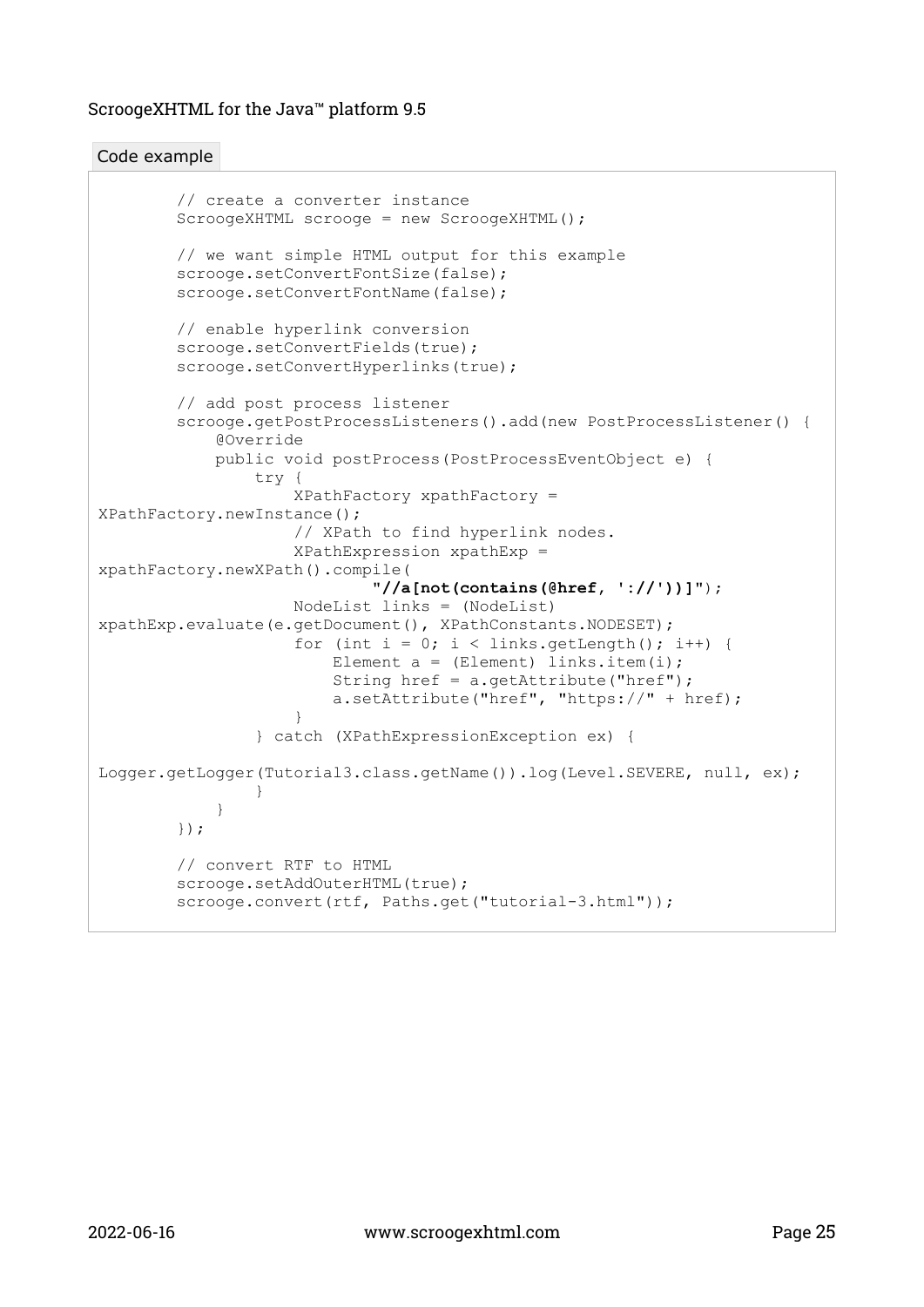# <span id="page-25-0"></span>**Picture conversion support**

### **Complimentary Support Classes**

#### **Support notice**

All provided example implementations of the PictureAdapter interface are complimentary example code. They are work in progress, not optimized for performance or memory usage and not fully covered by tests.

Example implementations of the PictureAdapter are included in the Pictures source folder.

| <b>Class</b>                | <b>Picture formats</b> |  |
|-----------------------------|------------------------|--|
| MemoryPictureAdapter        | JPEG, PNG              |  |
| MemoryPictureAdapterDataURI | JPEG, PNG, BMP, WMF    |  |

### **Supported conversion methods**

#### **Input RTF may contain binary picture data**

RTF files which contain picture data may use binary data, and thus there is a risk of data corruption, if the conversion uses one of the conversion methods which take a String as the RTF input:

- String convert(String, Charset)
- void convert(String, Path, Charset)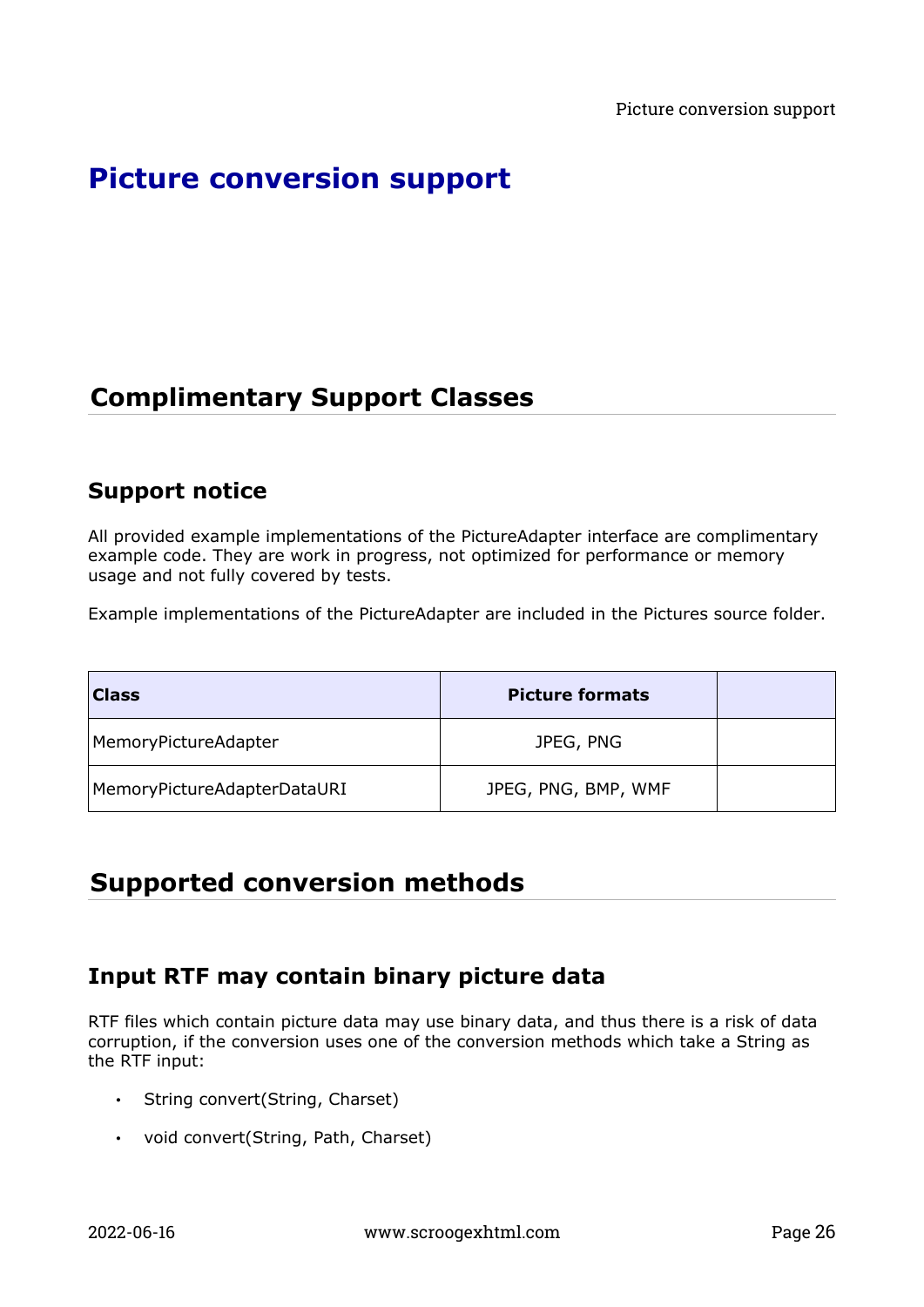### **MemoryPictureAdapter**

MemoryPictureAdapter keeps all extracted picture data in memory and creates hyperlinks to HTTP picture resources, which are then inserted in the result document.

This implementation is useful for web server environments where the server returns the image data back to the client. In the most simple implementation, the server keeps the image data in memory for the duration of a client session, and returns the image data dynamically when the browser requests the image resource URLs. This requires HTTP session management and sufficient memory.

#### **Example for a link element:**

Code example

```
<img alt="picture" height="132" width="156" src="image1.png" />
```
#### **Picture naming**

The image URLs will be named and numbered automatically.

#### **Picture base path**

The class allows to set a base path with setBase(String base), for example adapter.setBase("/images?"), so the result URL will be "/images?image1.png".

Code example

<img alt="picture" height="132" width="24" src="/images?image1.png" />

### <span id="page-26-0"></span>**MemoryPictureAdapterDataURI**

MemoryPictureAdapterDataURI embeds Image Data URIs in the document for pictures which do not exceed a defined maximum size.

For larger images, it will embed an external image link.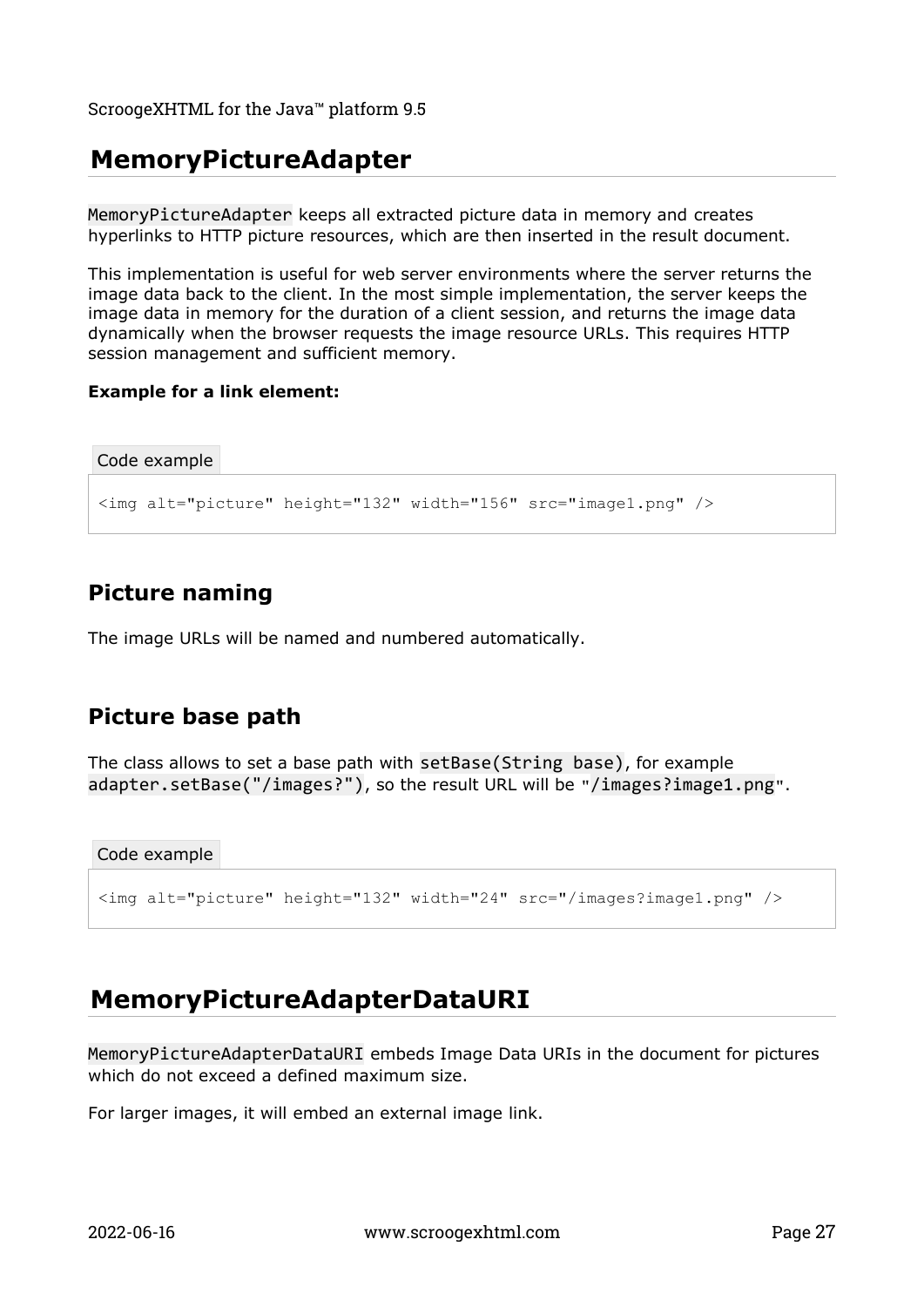#### Code example

```
scrooge = new ScroogeXHTML();
scrooge.setConvertPictures(true);
PictureAdapter adapter = new MemoryPictureAdapterDataURI();
scrooge.setPictureAdapter(adapter);
// run the conversion
...
```
#### **Example for a Data URI link:**

Code example

```
<img alt="picture" height="132" src="data:image/jpeg;base64,/9j/4AAQSk…" 
width="156" />
```
#### **Data URI compatibility notes**

<span id="page-27-2"></span><span id="page-27-0"></span>Data URIs are fully supported by major browsers.[6](#page-27-1) **However, browsers are not required to support any particular maximum length of data**. [7](#page-27-3)

<span id="page-27-4"></span>Data URIs are not separately cached from their containing documents (e. g. CSS or HTML files) so data is downloaded every time the containing documents are re-downloaded.<sup>[8](#page-27-5)</sup>

Recommendation: use Data URIs only for moderate image sizes.

#### **Picture naming**

The image URLs will be named and numbered automatically.

#### **Picture base path**

The class allows to set a base path with setBase(String base), for example adapter.setBase("/images?"), so the result URL will be "/images?image1.png".

<span id="page-27-1"></span>[<sup>6</sup>](#page-27-0) https://caniuse.com/datauri

<span id="page-27-3"></span>[<sup>7</sup>](#page-27-2) https://developer.mozilla.org/en-US/docs/Web/HTTP/Basics\_of\_HTTP/Data\_URIs

<span id="page-27-5"></span>[<sup>8</sup>](#page-27-4) https://stackoverflow.com/questions/4791807/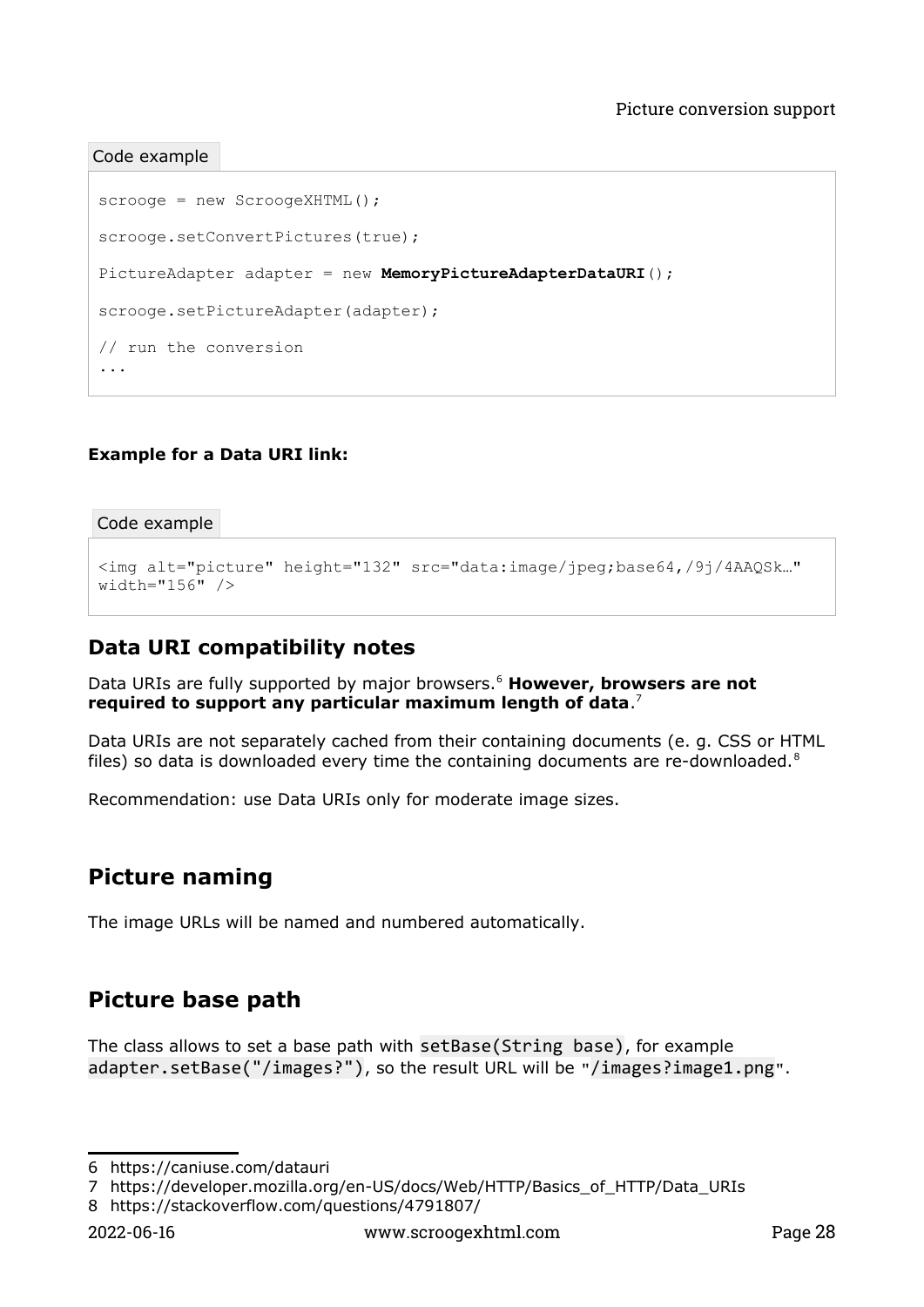# **Compilation notes**

The artifact for picture support uses the Java 8 API. With newer JDKs, a compilation error will appear:

```
Undefined reference: java.nio.ByteBuffer java.nio.ByteBuffer.flip()
```
This may be fixed by setting the javac -release parameter to 8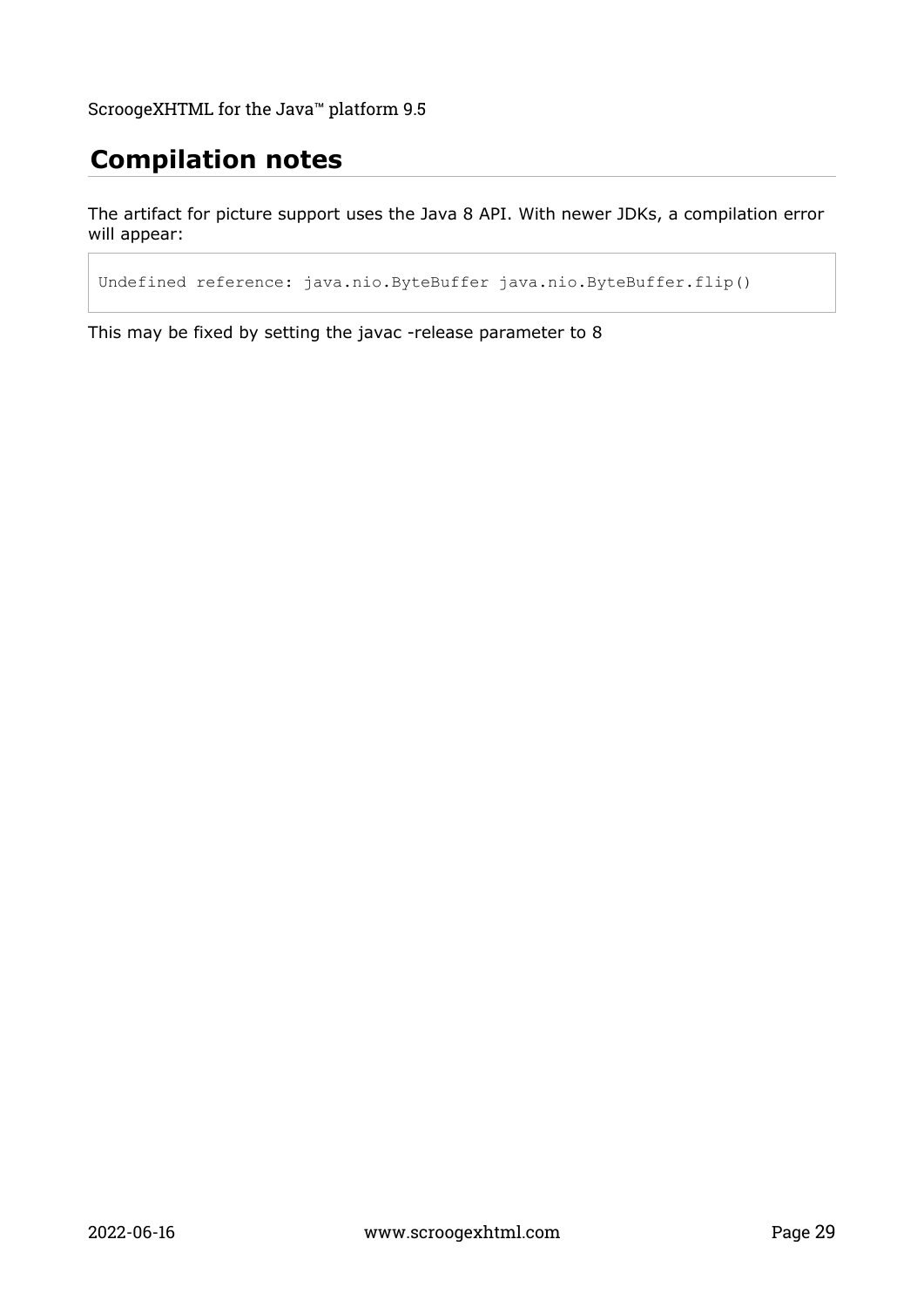# **Advanced conversion options**

### **Overview**

Advanced conversion options are not controlled by individual properties, but by setting entries in a list of flags, using the setOutputProperty method.

#### Code example

```
scrooge.setOutputProperty(<property key>, <flag>);
```
This table lists available conversion options, their valid values, defaults, and which area of the conversion they affect.

| <b>Key</b>                | <b>Values</b> | Area       |
|---------------------------|---------------|------------|
| CONVERT_PARAGRAPH_BORDERS | yes   no      | Paragraphs |

### **Details**

#### **CONVERT\_PARAGRAPH\_BORDERS**

This conversion option enables support for paragraphs which are formatted with a simple border box; the value must be "yes" or "no".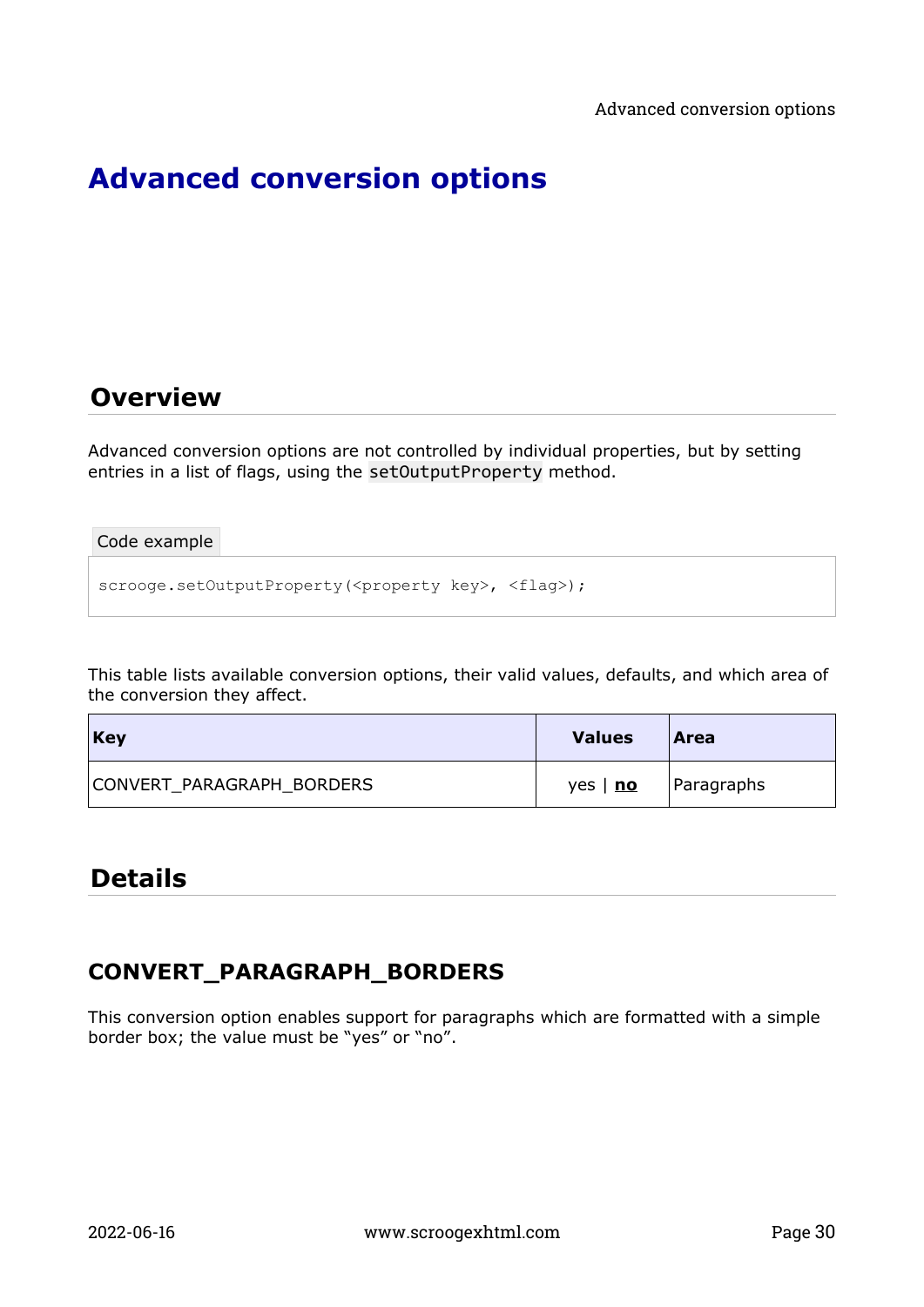#### Code example

```
// enable paragraph border conversion
scrooge.setOutputProperty(ConversionKeys.CONVERT PARAGRAPH_BORDERS,
"yes");
```
#### **Merging**

If consecutive paragraphs use the same border style, they may be merged with a post processor. An example post processor removes all identical style nodes between paragraphs and replaces them with one parent div node.

Code example

scrooge.**addPostProcessListener**(new **MergeBorderDivNodes**());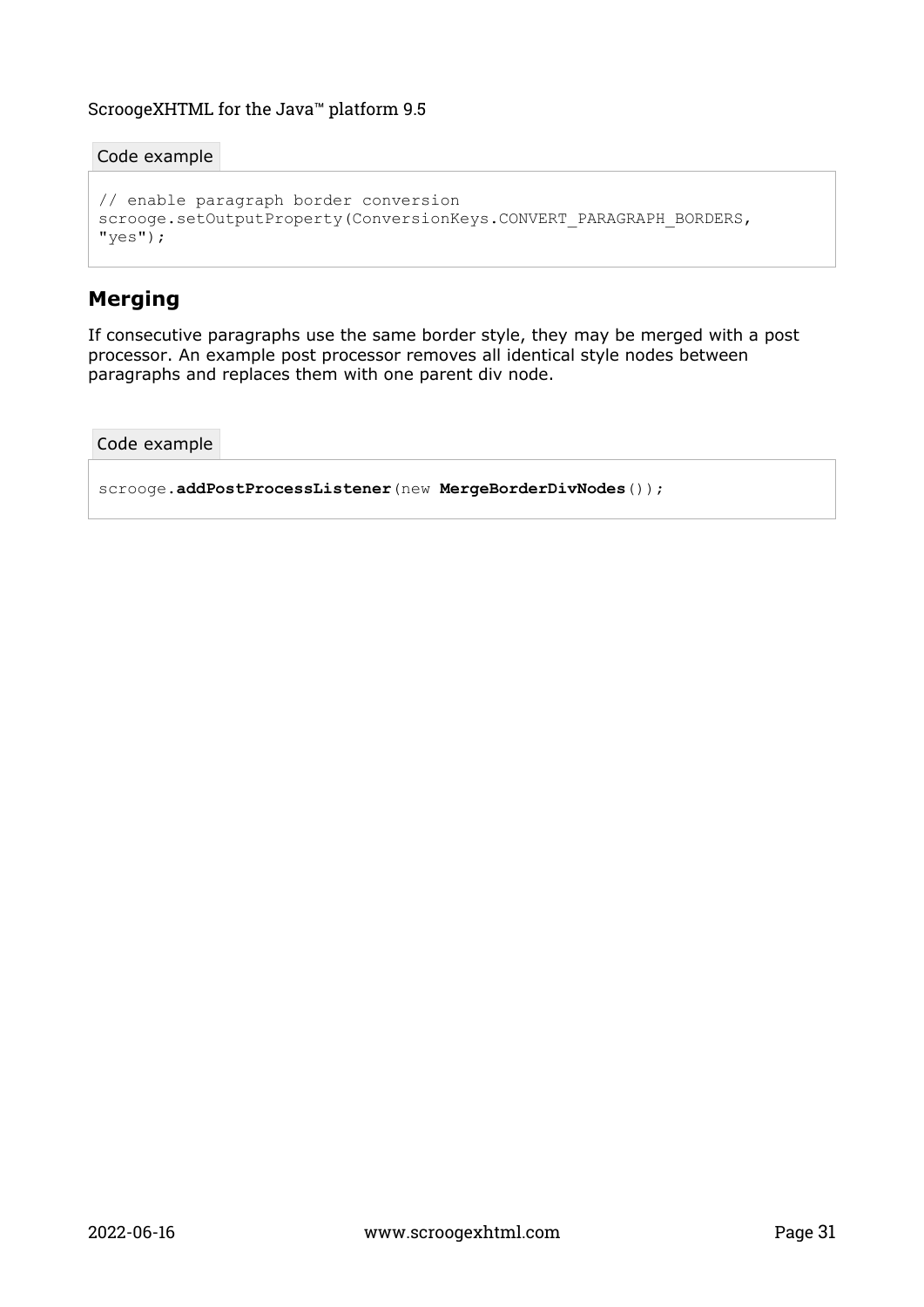# **Experimental conversion options**

### **Overview**

Advanced conversion options are not controlled by individual properties, but by setting entries in a list of flags, using the setOutputProperty method.

Code example

```
scrooge.setOutputProperty(<property key>, <flag>);
```
This table lists experimental conversion options, their valid values, defaults, and which area of the conversion they affect.

| <b>Key</b>                               | <b>Values</b> | Area          |
|------------------------------------------|---------------|---------------|
| EXPERIMENTAL_CONVERT_HEADERS_AND_FOOTERS | yes   no      | Text          |
| EXPERIMENTAL_SUPPORT_LIST_TABLE          | yes   no      | Lists         |
| EXPERIMENTAL_SUPPORT_STAR_PN             | yes   no      | Lists         |
| EXPERIMENTAL_SUPPORT_MULTILEVEL          | yes   no      | Lists         |
| EXPERIMENTAL CONVERT TABLE BORDERS       | yes   no      | <b>Tables</b> |

### **Details**

#### **EXPERIMENTAL\_CONVERT\_HEADERS\_AND\_FOOTERS**

This conversion option enables support for **header and footer text** conversion. 2022-06-16 www.scroogexhtml.com Page 32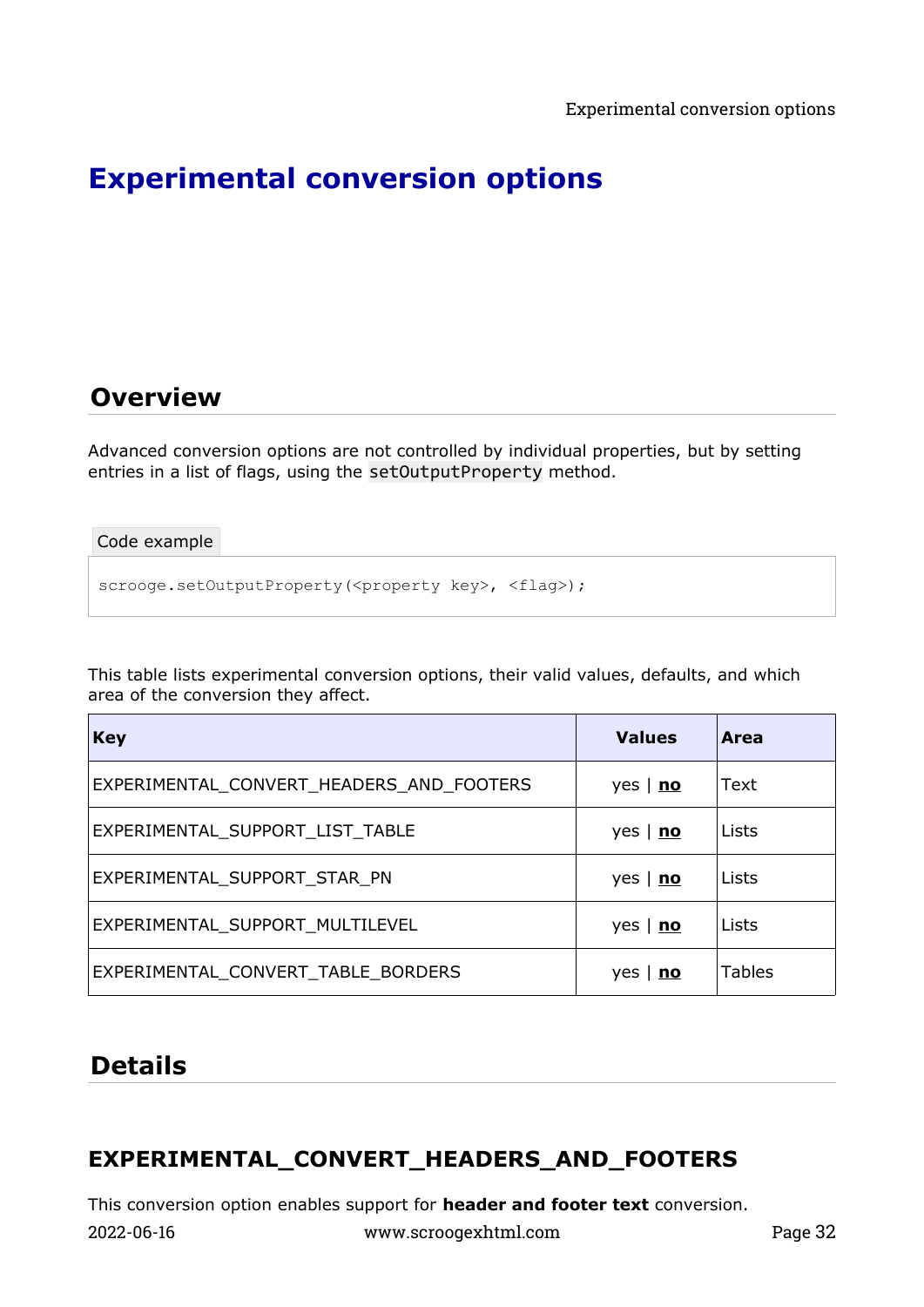By default header and footer will not appear in the output document; the value must be "yes" or "no".

| Note | This option is experimental and unsupported. The converter                                                                        |
|------|-----------------------------------------------------------------------------------------------------------------------------------|
|      | will emit multiple header and footer tags in the result<br>document if there is more than one RTF header or footer<br>definition. |

#### **EXPERIMENTAL\_SUPPORT\_LIST\_TABLE**

This conversion option enables support for the **RTF list table** (Word 97); the value must be "yes" or "no".

The list table is a section in the RTF header which stores styles for numbered and unnumbered lists. The document then refers to a specific style by its id.

Note This option is experimental and unsupported because some RTF writers generate malformed list tables. Use with caution.

#### **EXPERIMENTAL\_SUPPORT\_STAR\_PN**

This conversion option enables support for list formatting based on  $\setminus\$  \pn RTF tokens (Word 6.0/95 RTF); the value must be "yes" or "no".

| Note | This option is experimental and unsupported. Use with |
|------|-------------------------------------------------------|
|      | caution.                                              |

#### **EXPERIMENTAL\_SUPPORT\_MULTILEVEL**

This conversion option enables **support for multilevel numbered and unnumbered lists** in conjunction with EXPERIMENTAL SUPPORT LIST TABLE (Word 97); the value must be "yes" or "no".

| Note | This option is experimental and unsupported because some      |
|------|---------------------------------------------------------------|
|      | RTF writers generate malformed list tables. Use with caution. |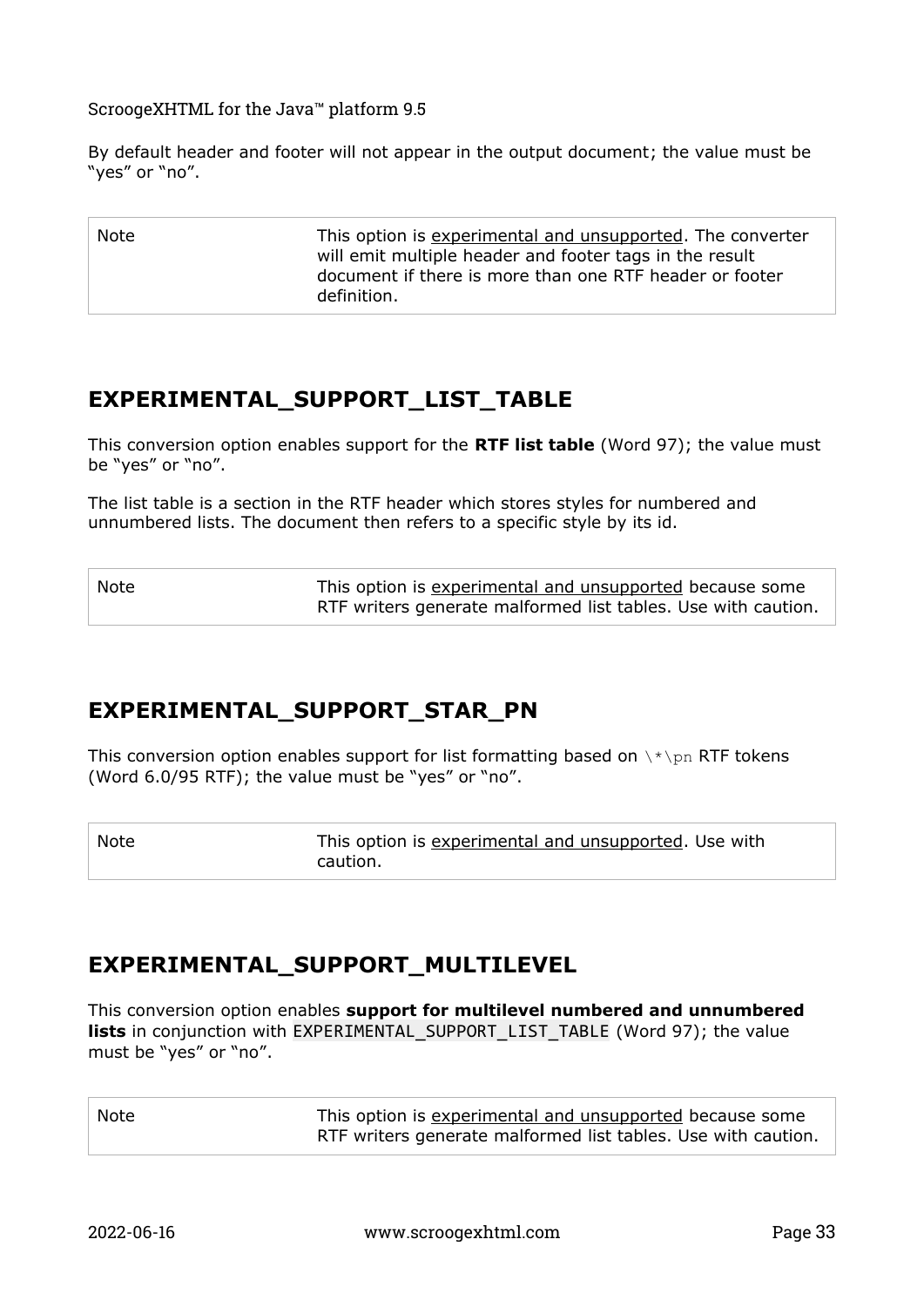#### Code example

```
// create a converter instance
ScroogeXHTML scrooge = new ScroogeXHTML();
// enable experimental list table support
scrooge.setOutputProperty(ConversionKeys.EXPERIMENTAL_SUPPORT_LIST_TABLE,
"yes");
// enable experimental multi-level support
scrooge.setOutputProperty(ConversionKeys.EXPERIMENTAL_SUPPORT_MULTILEVEL,
"yes");
// run the conversion
```
#### **EXPERIMENTAL\_CONVERT\_TABLE\_BORDERS**

This conversion option enables support for **table border formatting**; the value must be "yes" or "no".

**Enabling table support by SetConvertTables(true) enables this feature. If you want to disable it, set the option to "no" after enabling table support.**

Code example

```
// create a converter instance
ScroogeXHTML converter = new ScroogeXHTML();
```

```
// enable table conversion
converter.setConvertTables(true);
```

```
// disable border formatting support
converter.setOutputProperty(ConversionKeys.EXPERIMENTAL_CONVERT_TABLE_BORD
ERS, "no");
```
### **Experimental feature notice**

- If you use experimental, be aware that not all RTF writers generate correct or conforming code
- Experimental features may be removed or changed significantly in future releases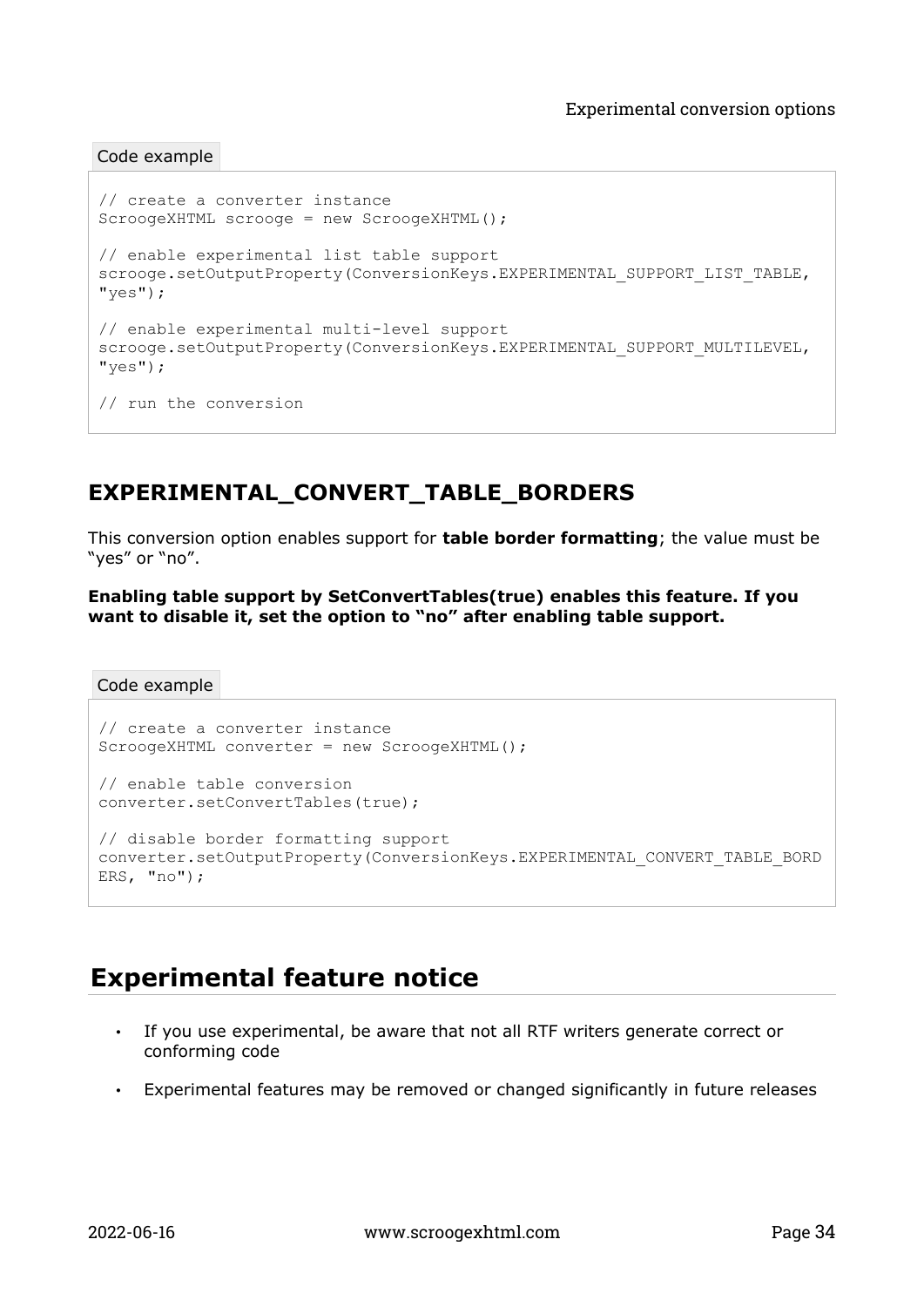# **Frequently Asked Questions**

### **Which CSS entries should I consider?**

#### Code example

```
scrooge.setStyleSheetInclude("body, p {\n"
            + " margin: 0px;\n"
            + "} \n"
             + "table {\n"
             + " border-collapse: collapse;\n"
            + "} \n"
             + "td {\n"
             + " vertical-align: top;\n"
            + "}\n");
```

| Code                       | <b>Affects</b> | <b>Effect</b>                                      |
|----------------------------|----------------|----------------------------------------------------|
| body, $p \{$               | Paragraphs     | Remove space between paragraphs                    |
| margin: 0px;               |                |                                                    |
|                            |                |                                                    |
| table {                    | <b>Tables</b>  | With collapse, adjacent cells share                |
| border-collapse: collapse; |                | their borders                                      |
|                            |                | TABLE border-collapse default value is<br>separate |
| td {                       | Table cells    | Sets Vertical Alignment in Cells to top            |
| vertical-align: top;       |                | TD vertical-align default value is<br>middle       |
|                            |                |                                                    |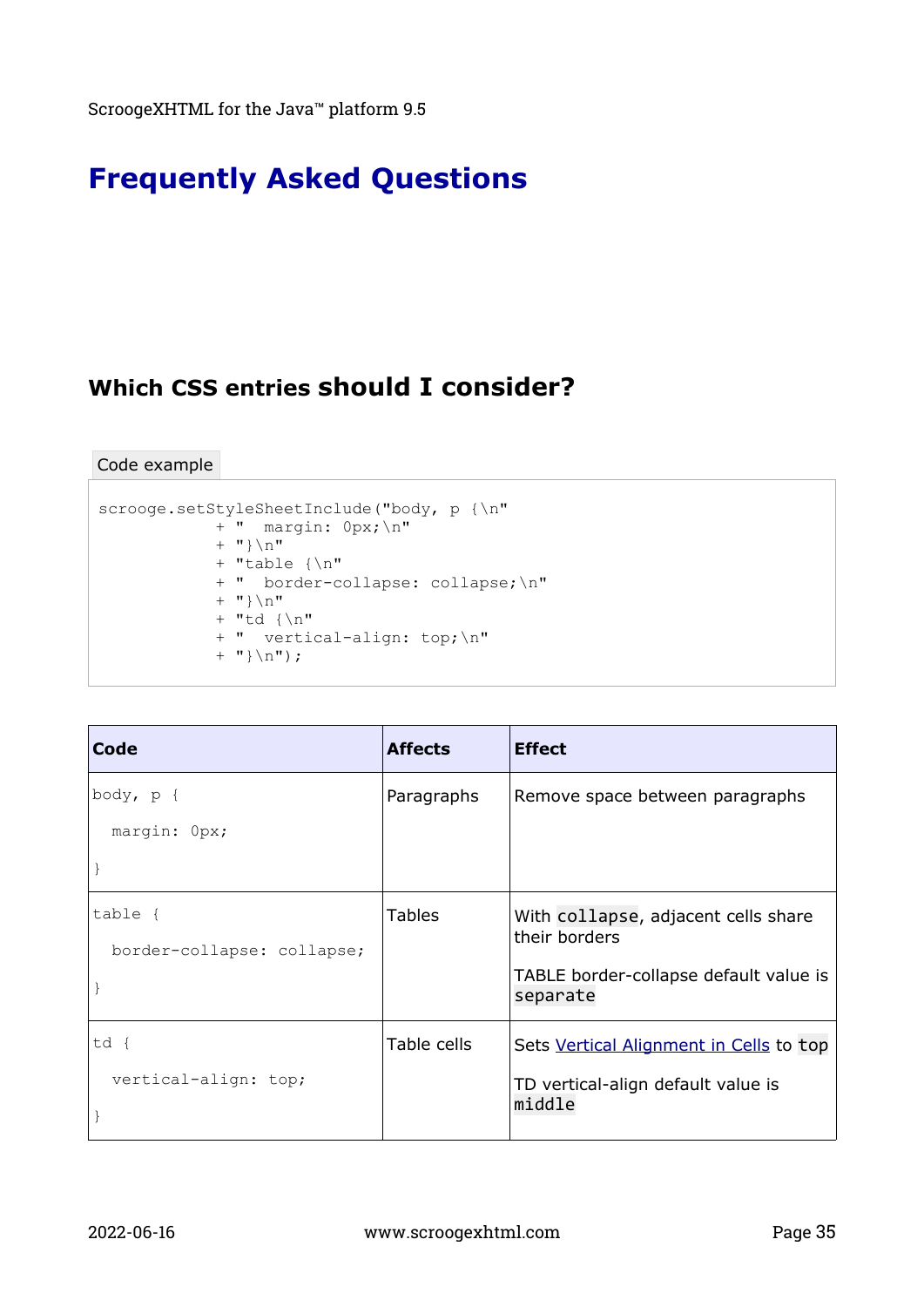#### **Why are empty paragraphs not shown in the result page?**

HTML browsers do not show empty/white space only  $\langle p \rangle$  elements. Example:

| <b>RTF</b> view  |  |  |
|------------------|--|--|
| Line 1<br>Line 2 |  |  |
|                  |  |  |
| Line 3           |  |  |

will look different in the HTML browser

| <b>Browser view</b> |  |
|---------------------|--|
| Line 1              |  |
| Line 2              |  |
| Line 3              |  |

You can set the ConvertEmptyParagraphs property to true. The result HTML then will contain  $\langle$ br  $\rangle$  or  $\langle$ br  $\rangle$  instead of empty  $\langle$ p $\rangle$  elements, and look as expected.

#### **Why does the W3C HTML validator show a warning?**

The W3C Markup Validation Service<sup>[9](#page-35-1)</sup> displays this warning for a HTML5 document created with ScroogeXHTML using its default settings:

<span id="page-35-0"></span>"Consider adding a lang attribute to the html start tag to declare the language of this document."

To resolve this warning, enable language conversion and set the default language.

Code example

```
// enable language conversion and set the default language
scrooge.setConvertLanguage(true);
scrooge.setDefaultLanguage("es"); // spanish
```
#### **My HTML document looks different than in the online demo, why?**

<span id="page-35-1"></span>Short answer: ensure the document is enclosed in outer HTML.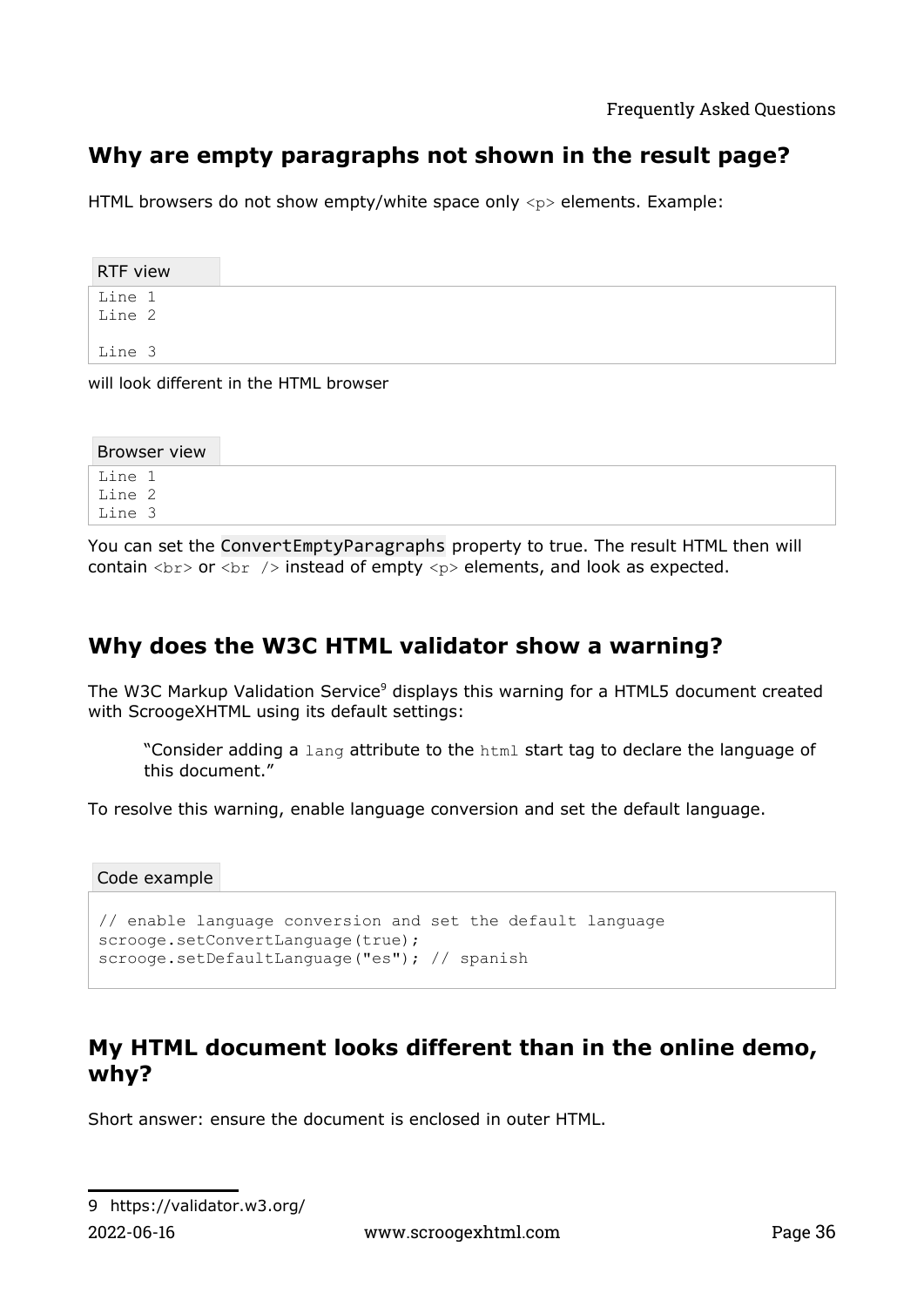Long answer: if you set a CSS style sheet using setStyleSheetInclude, you must also enable generation of the surrounding HTML code, including the HEAD element. The StyleSheetInclude property is only effective if the property AddOuterHTML is set to true. If the converter property AddOuterHTML is false (the default), the conversion will generate the HTML without the HEAD element.

Code example  $< p >$  This is a HTML fragment, it is not embedded in outer HTML.  $\langle$ /p>

This means it will not contain the CSS style sheet, so the browser will apply its own default style settings.

There are two solutions to fix this:

- 1. set the property AddOuterHTML to true to ensure your CSS is included in the HEAD element
- 2. set the CSS within the enclosing HTML document which contains the converted HTML fragment

See [Usage of AddOuterHTML](#page-10-0)